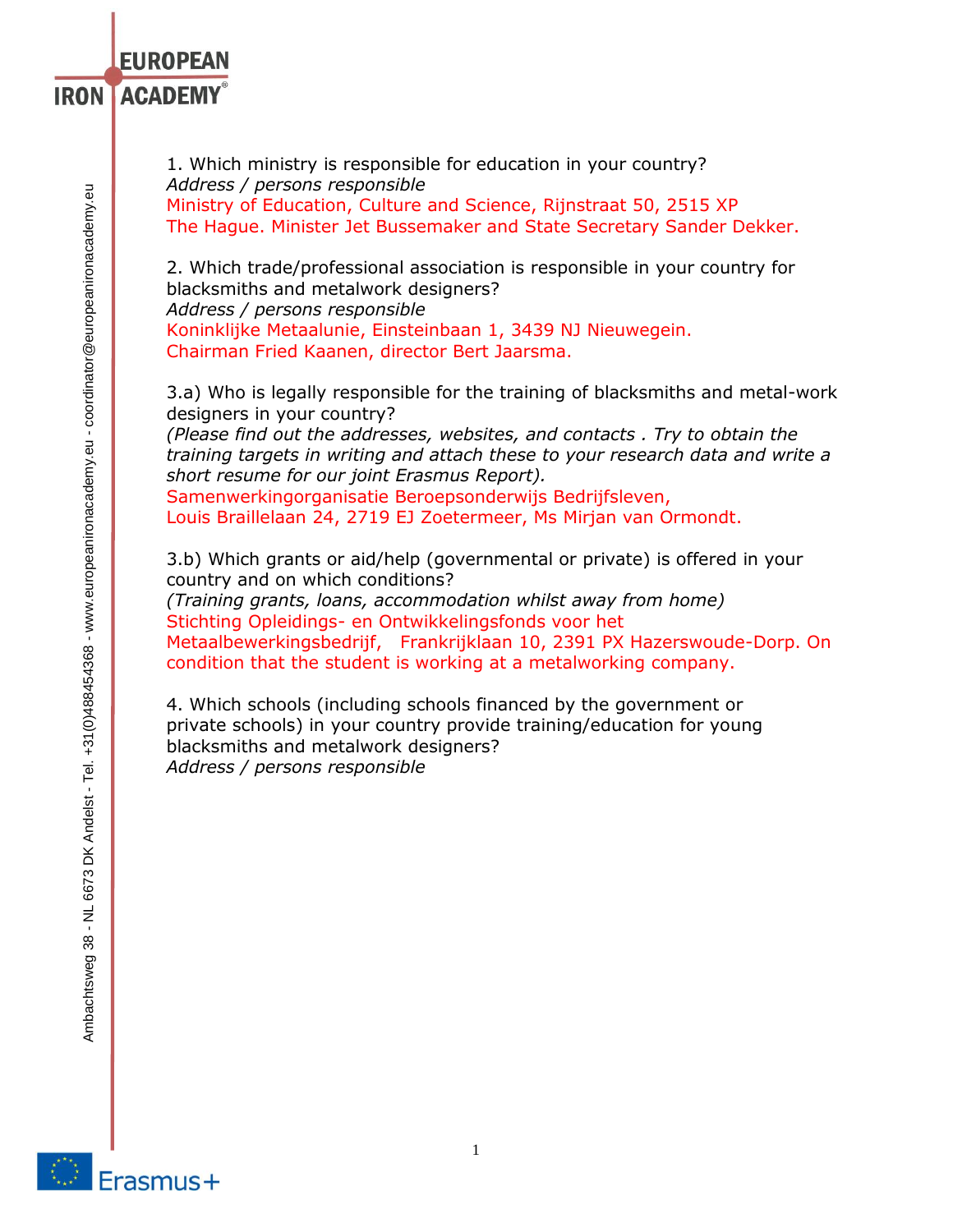# **EUROPEAN IRON ACADEMY®**

# List of Regional Training Centres (ROCs) with metal training crebo number 25291 BOL / BBL

| Name school                    | Location              | <b>Address</b>        | Postcode | <b>BOL / BBL</b> | Level          | Telephone   | Contact person                      |
|--------------------------------|-----------------------|-----------------------|----------|------------------|----------------|-------------|-------------------------------------|
| <b>Deltion College</b>         | Zwolle                | Mozartlaan 15         | 8031 AA  | BOL / BBL        | $\overline{2}$ | 038 850300  |                                     |
| MBO College Hilversum          | Hilversum             | Arena 301             | 1213 NW  | BOL / BBL        | $\overline{2}$ | 035 6892000 |                                     |
| MBO College Westerpoort        | Amsterdam             | Tempelhofstraat 80    | 1043 ER  | BOL / BBL        | $\overline{2}$ | 020 5791466 |                                     |
| Noorderpoort                   | Groningen             | Muntinglaan 3         | 9727 JT  | BOL / BBL        | $\overline{2}$ | 088 2307602 | M. Harms / E. Holland               |
| Noorderpoort                   | Stadskanaal           | Sportparklaan 5       | 9502 CW  | BOL / BBL        | $\overline{2}$ | 088 2307719 | J. Wever                            |
| Nova College                   | Haarlem               | Nassaulaan 37         | 2011 PB  | BOL / BBL        | $\overline{2}$ | 023 5302450 |                                     |
| <b>ROC A12</b>                 | Ede                   | Reehosterweg 80       | 6717 LG  | BOL / BBL        | $\overline{2}$ | 0318 455500 |                                     |
| <b>ROC A12</b>                 | Huissen               | Julianastraat 17      | 6851 KJ  | BOL / BBL        | $\overline{2}$ | 026 3263210 |                                     |
| ROC A12                        | Veenendaal            | Sportlaan 11-13       | 3905 AD  | BOL / BBL        | $\overline{2}$ | 0318 495060 |                                     |
| ROC Da Vinci                   | Dordrecht             | Leerparkpromenade 100 | 3312 KW  | BOL / BBL        | $\overline{2}$ | 088 6572657 |                                     |
| ROC Drenthe College            | Assen                 | Aziëweg2              | 9407 TG  | BOL / BBL        | $\overline{2}$ | 088 1884444 |                                     |
| ROC Drenthe College            | Emmen                 | Anna Paulounalaan 1   | 7822 JJ  | BOL / BBL        | $\overline{2}$ | 088 1884444 |                                     |
| ROC Flevoland                  | Almere                | Straat van Florida 1  | 1334 PA  | BOL / BBL        | $\overline{2}$ | 036 5495900 |                                     |
| <b>ROC Friese Poort</b>        | Drachten              | de Wetterville 68     | 9201 BK  | BOL / BBL        | $\overline{2}$ | 0512 767700 |                                     |
| ROC Friese Poort               | Emmeloord             | Espelerlaan 74        | 8302 DC  | BOL / BBL        | $\overline{2}$ | 0527 634800 |                                     |
| <b>ROC Friese Poort</b>        | Leeuwarden            | Wilaarderburen 1      | 8924 JK  | BOL / BBL        | $\overline{2}$ | 058 2655200 |                                     |
| ROC Friese Poort               | Sneek                 | Harste 4 - 6          | 8602 JX  | BOL / BBL        | $\overline{2}$ | 0515 481600 |                                     |
| ROC Gilde Opleidingen          | Venlo                 | Hagerhofweg 15        | 5912 PN  | BOL / BBL        | $\overline{2}$ | 088 4682015 |                                     |
| ROC het Graafschap<br>College  | Doetinchem            | JF Kennedylaan 49     | 7001 EA  | BOL / BBL        | $\overline{2}$ | 0314 353500 |                                     |
| ROC Horizon College            | Hoorn                 | Maelsonstraat 24      | 1624 NP  | <b>BOL</b>       | $\overline{2}$ | 0299 287100 |                                     |
| ROC ID College                 | Leiden                | Bétaplein 18          | 2321 KS  | BOL / BBL        | $\overline{2}$ | 088 2221777 |                                     |
| ROC Koning Willem I<br>College | $S-$<br>Hertogenbosch | Onderwijsboulevard 3  | 5223 DE  | BOL / BBL        | $\overline{2}$ | 073 6249624 |                                     |
| ROC Midden Nederland           | Nieuwegein            | Harmonielaan 2        | 3438 EB  | BOL / BBL        | $\overline{2}$ | 030 7541200 |                                     |
| <b>ROC Midden Nederland</b>    | Amersfoort            | Disketteweg 10        | 3821 AR  | BOL / BBL        | $\mathbf{2}$   | 030 7541300 |                                     |
| ROC Mondriaan                  | Den Haag              | Tinwerf 24            | 2544 ED  | BOL / BBL        | $\overline{2}$ | 088 6663600 |                                     |
| ROC Nijmegen                   | Nijmegen              | Campusbaan 6          | 6512 BT  | BOL / BBL        | $\overline{2}$ | 024 8904500 |                                     |
| ROC Rijn IJssel                | Arnhem                | Thorbeckestraat 6     | 6828 TV  | <b>BOL</b>       | $\overline{2}$ | 026 3129400 |                                     |
| ROC van Twente                 | Hengelo               | Sportlaan Driene 2    | 7553 VZ  | BOL / BBL        | $\overline{2}$ | 074 8525000 |                                     |
| Techniekcollege<br>Rotterdam   | Rotterdam             | RDM-kade 59           | 3089 JR  | BOL / BBL        | $\overline{2}$ |             | 010 4287160   C. Snel / A. Kruithof |

*Which conditions have to be fulfilled to be accepted for training? Schooling*  They should attend or have attended training in metal, such as Construction fitter, Metalworker or equivalent. *which certificates are necessary?* VCA (safety certificate Contractors-Basic) *Which EQF levels (from 1 to 8) are reached during training?* EQF levels 2 up to and including 5

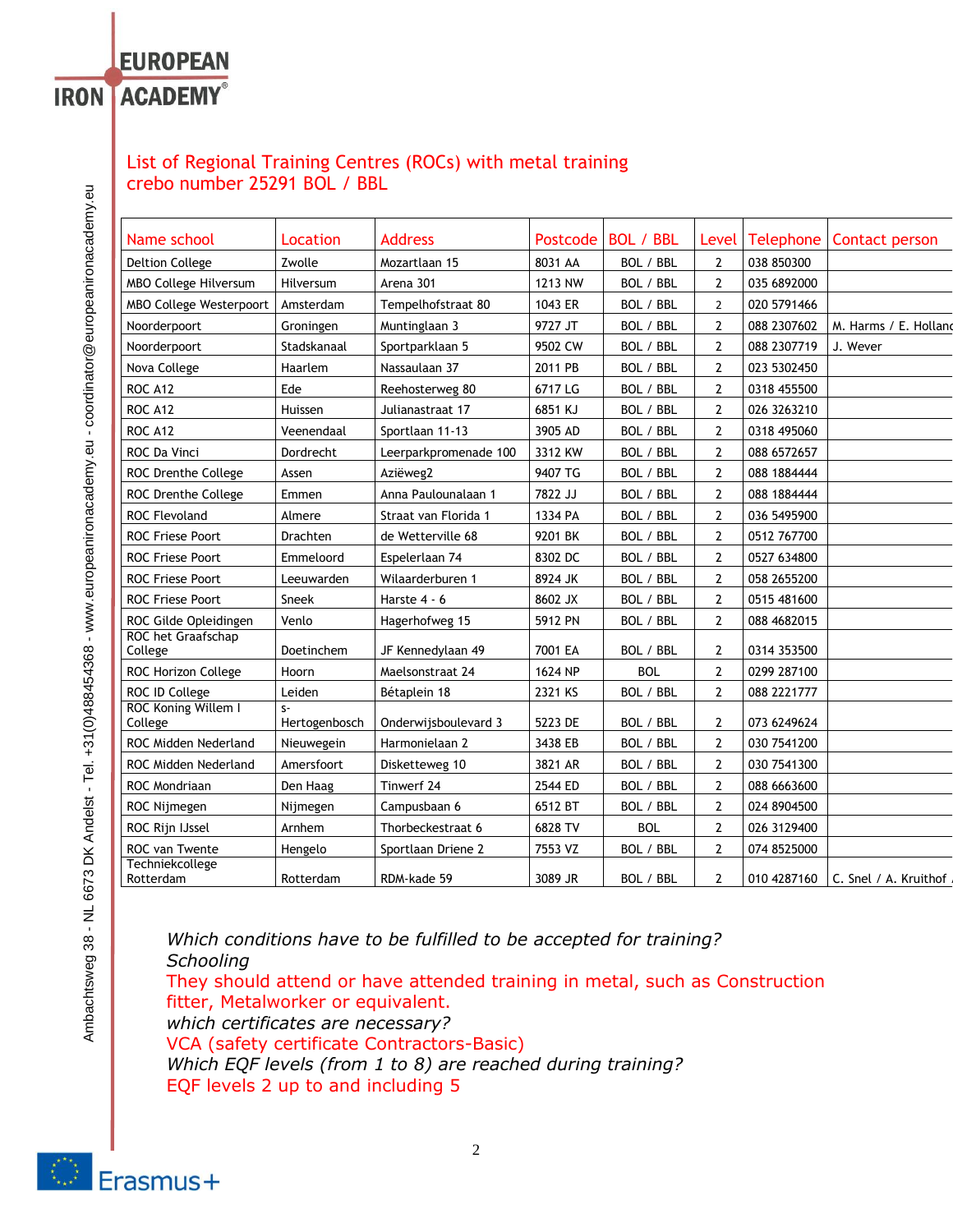*Who issues the training certificates?* The Regional Training Centre (ROC). *Who conducts the practical and theoretical examinations?*  The training institute in cooperation with the ROC and SBB.

5. How does one become a blacksmith trainee, journeyman or a master craftsman?

Occupational training in internet (investigate curriculum)? Mondra Opleidingen bv. Mondra Opleidingen bv was included in the Central Register Short Vocational Training (CRKBO) by the Centre for Post Initial Education Netherlands.

Who issues the certificates? *Address / persons responsible*  Ambachtsweg 38, 6673 DK Andelst. J. Pronk-Huisman and C.J. Pronk.

6. Are there free schools, academies for blacksmiths and metalworkers? *(investigate curriculums) Address / persons responsible*  Unknown.

7. Are there leading metalworker designers/companies (Stakeholders) in your country who take care of training and advanced education? (for example, who offer traineeships or support journeymen.) *Address / persons responsible* 

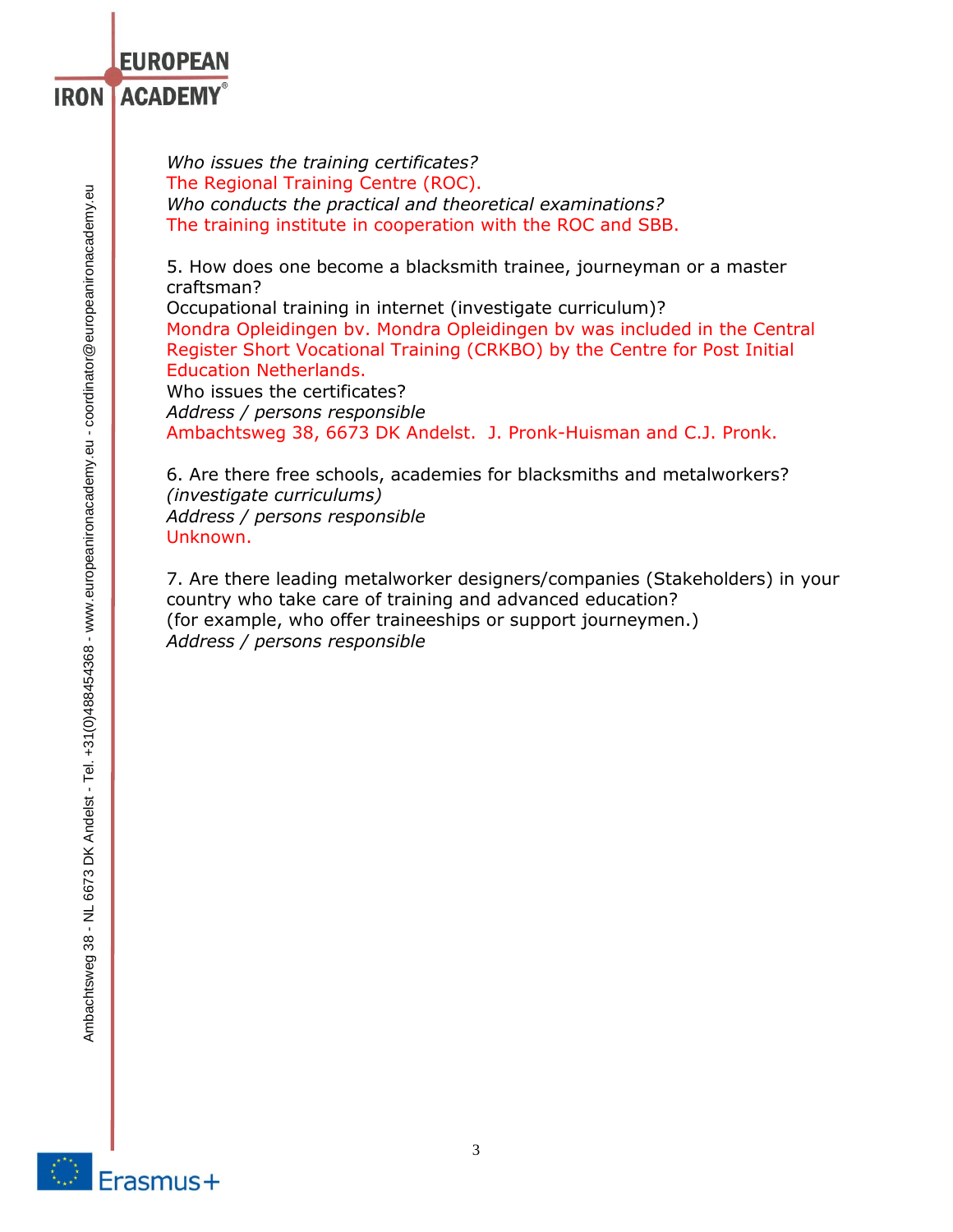### List of smithies that are acknowledged by the SBB as training companies.

**EUROPEAN** 

**IRON ACADEMY®** 

| <b>Name</b>                                            | <b>Address</b>                | Postcode | City                        | <b>Telephone</b> |
|--------------------------------------------------------|-------------------------------|----------|-----------------------------|------------------|
| Vaags Molentechniek VOF                                | Dinxperlosestraat 58          | 7122 AH  | Aalten                      | 0543 478041      |
| Siersmederij Beentjes                                  | Fluorietweg 25-b              | 1812 RR  | Alkmaar                     | 072 5051202      |
| Smederij De Balk bv                                    | Condensatorweg 42             | 1014 AX  | Amsterdam                   | 020 6823736      |
| Smederij Goedhart                                      | Polijsterweg 15               | 1032 KP  | Amsterdam                   | 020 6366298      |
| Smederij Cornelis Pronk                                | Ambachtsweg 38                | 6673 DK  | Andelst                     | 0488 454368      |
| Kunst- en Siersmederij van Baars                       | Ommelsveld 15                 | 5721 VT  | Asten                       | 0493 691799      |
| Dick Norg                                              | Tinallingerweg 3a             | 9953 TA  | Baflo                       | 0595 422402      |
| L.A. van der Meijden Constructiebederij-Smederij<br>b٧ | Molenweg 16                   | 5056 JC  | Berkel-Enschot              | 013 5331279      |
| Vegt van der Smeed- en Constructiebedrijf              | Manmakerweg 2                 | 2971 VP  | Bleskensgraaf               | 088 1652000      |
| Smederij Rombout Buurmalsen                            | Rijksstraatweg 9              | 4197 BA  | Buurmalsen                  | 0345 572284      |
| Rombout Geldermalsen                                   | De Aaldor 15b                 | 4191 PC  | Geldermalsen                | 0345 581008      |
| Wilpstra Siersmeedwerk                                 | Hoofdstraat 160               | 9861 AM  | Grootegast                  | 0594 612112      |
| Smederij Reinier Hoving                                | Havendijk 1                   | 3846 AC  | Harderwijk                  | 06 5440245       |
| Siem's Las & Siersmederij                              | Pasteurstraat 5               | 1704 RV  | Heerhugowaard               | 072 5346990      |
| Smederij van de Geijn                                  | <b>Oude Varkensmarkt</b><br>4 | 2311 VP  | Leiden                      | 071 5427116      |
| Smederij Dirksen                                       | Hoef 2-A                      | 4051 CC  | Ochten                      | 0344 643439      |
| BTM (Bas Timmermans Metaal)                            | Hoogdijk 14                   | 5091 CH  | Oost West en<br>Middelbeers | 013 5141498      |
| t' Oude Ambacht Siersmederij Spaapen                   | Putseweg 31                   | 4641 SL  | Ossendrecht                 | 0164 612716      |
| Kunst- en Siersmederij Tim Vos                         | Zuid Rekkenseweg<br>32        | 7157 BL  | Rekken                      | 0545 431986      |
| IJzerij Paulûs                                         | Kandelaarweg 85               | 3047 EV  | Rotterdam                   | 06 14242057      |
| Smederij van den Helm                                  | Venkant 15                    | 5271 SP  | Sint Michelsgestel          | 073 5512137      |
| Kunst- en Siersmederij Rijn Tupker                     | Zuidergracht 50               | 3763 LW  | Soest                       | 035 6021552      |
| Smederij Oldenhave bv                                  | Bedrijvenweg 6                | 7251 KX  | Vorden                      | 0575 551428      |
| Nico Kaaijk Metaalbewerking                            | Krimp 13                      | 1506 AA  | Zaandam                     | 075 6163415      |

8. Are there any institutes, academies or schools in your country which take care of advanced education (special knowledge)? *(e.g. working with metal in the preservation of ancient buildings /* 

*architecture / tools/ construction/ historic techniques or methods / blacksmiths / carriage makers*  Mondra Opleidingen bv. Knowledge centre for forging and casting techniques. *Address / persons responsible*  Ambachtsweg 38, 6673 DK Andelst. [www.mondraopleidingen.nl](http://www.mondraopleidingen.nl/)

J. Pronk-Huisman and C.J. Pronk

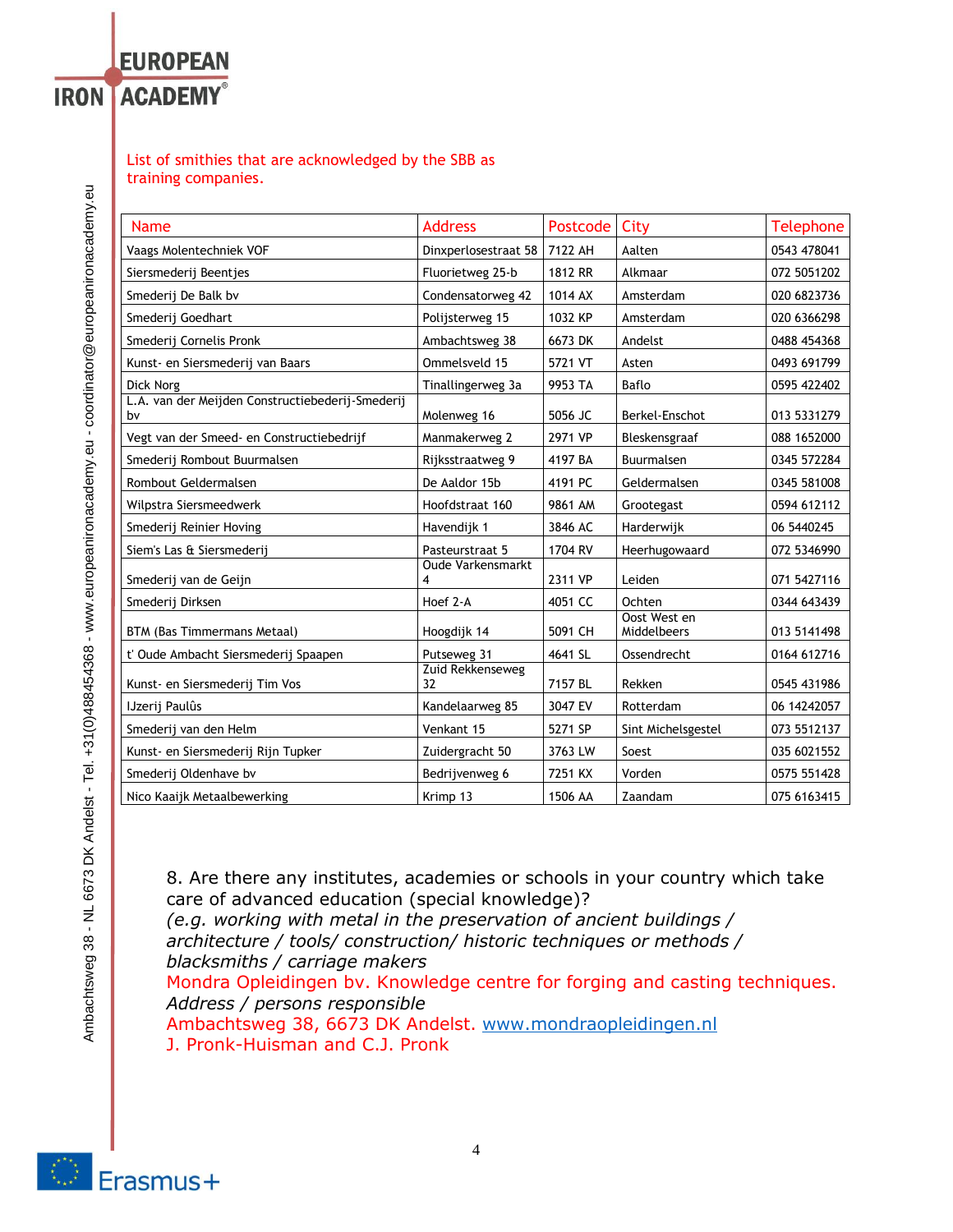9. Which networks are available nationally and internationally for blacksmiths and metalworkers?

*(e.g. Internet information platforms, discussion groups, free organisations etc.)* 

Smedentotaal, Mondra databank, Schmiede das Eisen, NGK, Metaal en Techniek, MetaalNieuws, Vraag en Aanbod, Hephaistos, Metaalbouw etc.

10. Media: which printed text books and internet media are available in your country?

*Address / persons responsible* 

The following textbooks are published by Mondra Opleidingen bv, Ambachtsweg 38, 6673 DK Andelst.

| <b>Tekenen voor Smeden</b>               | <b>Meino Durand</b>  |  |  |
|------------------------------------------|----------------------|--|--|
| Handhamersmeden                          | Uri Hofi             |  |  |
| Vrij-vorm smeden met lucht- of veerhamer | Uri Hofi             |  |  |
| Stijl- en Bouwherkenning                 | <b>Janny Huisman</b> |  |  |
| Stijlherkenning voor Smeden              | <b>Janny Huisman</b> |  |  |
| Leerboek Smeden                          | C.J. Pronk           |  |  |
| Leerboek voor de smid                    | C.J. Pronk           |  |  |
| Leerboek Smeden                          | C.J. Pronk           |  |  |
| Smeden 1                                 | C.J. Pronk           |  |  |
| Smeden 2                                 | C.J. Pronk           |  |  |
| Smeden 3                                 | C.J. Pronk           |  |  |
| Beroepstaak 1 Metaalbewerken Smeden      | C.J. Pronk           |  |  |
| Gereedschapsmeden                        | C.J. Pronk           |  |  |
| Vuurlassen                               | C.J. Pronk           |  |  |
| Leerboek Restauratiesmeden               | C.J. Pronk           |  |  |
| Restauratiesmeden                        | C.J. Pronk           |  |  |
| Werken met Koper                         | C.J. Pronk           |  |  |
| <b>Bronssmeden</b>                       | C.J. Pronk           |  |  |
|                                          |                      |  |  |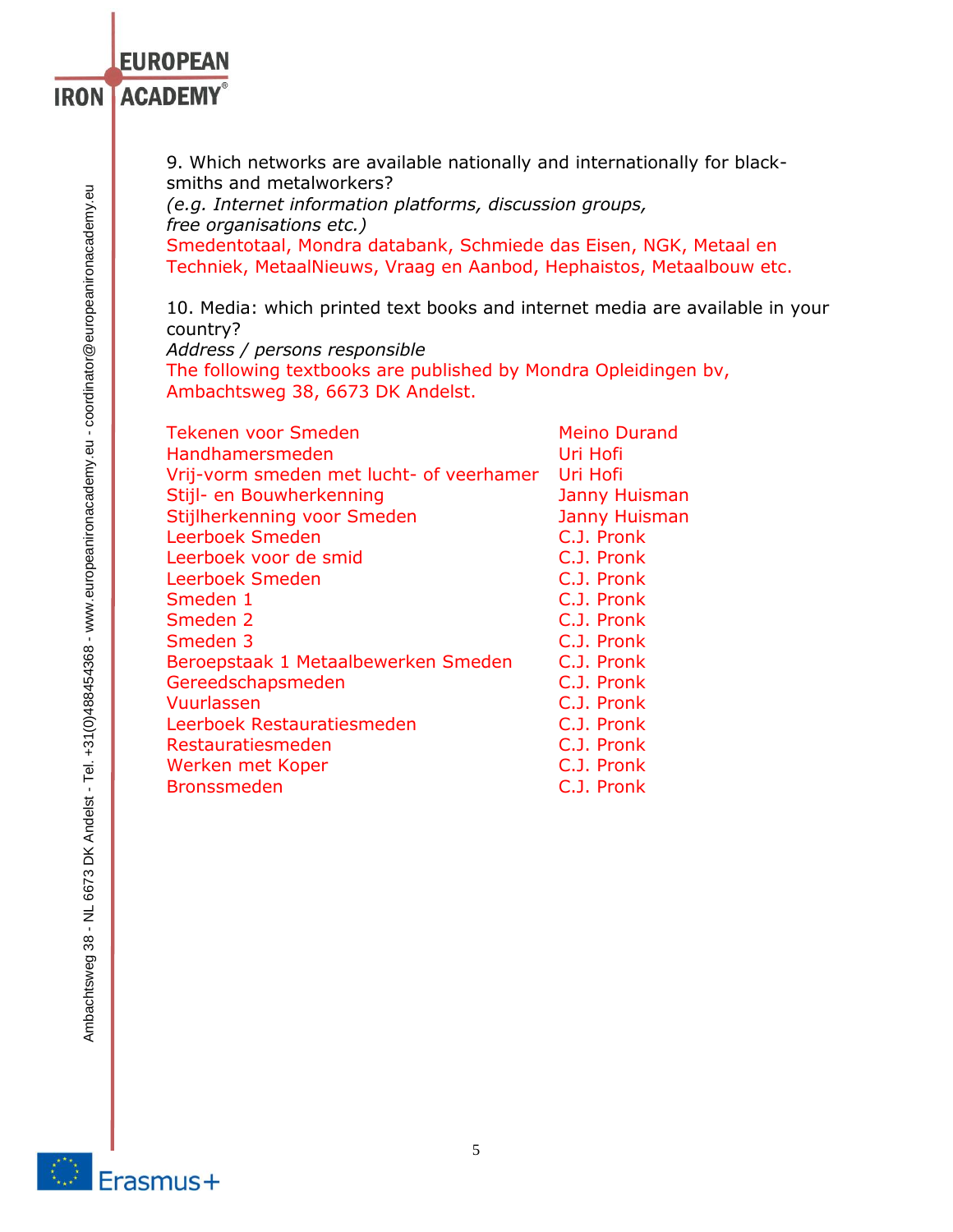## 11. Which technical literature is offered in your language? *Publishers / Addresses / persons responsible*

*Title book Author book* 100 Wereldwonderen Manner Manner (1999) was a statement of the Manner Manner Manner (1990) was a statement of the Manner of the Manner of the Manner (1990) was a statement of the Manner of the Manner of the Manner of the M 50 Onvergetelijke Bouwwerken **Isalel Kuhl** Southern Isalel Kuhl 501 Steden Alles van metaal aan die verskilling van die verskilling van die verskilling van die Willi Rommel Alles wat je altijd al wilde weten over monumenten en bouwstijlen Meindert Stokroos Arbeid met vuur en verve. Leven en werk van Herman Heijenbrock S. Honing Automatische Legergeweren Encyclopedie Automatische A.E. Hartink **Barock und Rokoko Wilfried Hansmann** Barok Architectuur, Beeldhouwkunst, Schilderkunst Könemann Barok Architectuur, Beeldhouwkunst, Schilderkunst Viellmann & Konemann Beelden aan de Oude IJssel Joop Boersma Beknopt leerboek der staalconstructies and a staat and staat J.E. de Vries Bouw Siersmederij 1e deel 700 schetsen Deurpanelen-Vensters-etc. P. Winand Bouw Siersmederij 2e deel 672 schetsen Tuiningamgen en Poortjes P. Winand dit is verdeel in 2 delen 3A en 3 B Bouwen in Nederland 600 - 2000 **K.** Bosma, A Mekking, K. Ottenheym, A, vd Woud Bouwgeschiedenis van Monumenten Drs. Koos Bouwkunden 4, **R. Jellema, M.C.A. Meischke, J.A. Muller** R. Jellema, M.C.A. Meischke, J.A. Muller Bouwkunden I, 2e druk 1944 **R. Jellema, M.C.A. Meischke, J.A. Muller** Bouwkunden I, 8e druk 1960 **Reich Eines Eines Eines Ernesten E**R. Jellema, M.C.A. Meischke, J.A. Muller Bouwkundige termen dr. E.J. Haslinghuis - dr. Ing. H. Janse Bouwkunst huis der provincie Gelderland Provinciaal Bestuur provincie Gelderland Bouwstijlen Herkennen aan de gebouwstijlen Herkennen van de gebouw van de gebouw van de Jan Nederlof Bouwstijlen in beeld **Bouwstiglen in the set of the Community** Community Community Community Owen Hopkins Bouwstijlen van de Wereld aan de Wereld aan de Steffens Jöckle Brons in den Tijd A.J.G. Verster Bruggen in Nederland **Henk de Jong & Nico Muyen** Constructieleer voor metaalbewerkers B. Hoek, J.C. Heemskerk, J.J. Sohier Constructieleer voor metaalbewerkers deel 2 H. van der Waal en G. van Marion Constructieleer voor metaalbewerkers deel 3 H. van der Waal en G. van Marion Constructieleer voor metaalbewerkers deel 4 het metaalbewerkers deel 4 het H. van der Waal en G. van Marion Cursusboek basisvaardigheden smeden 2003/2004 NGK De Amsterdamse School A. Pronkhorst en S. van Ginneken De bouw van een kathedsaal Malcolm Hislop Malcolm Hislop De Bouwkunst van ons Land derde druk **J.J. Vriend** J.J. Vriend De Bouwkunst van ons Land Tweede druk J.J. Vriend De Gulden Snede Wim Kleijne/Ton Konings De Kunst van de Italiaanse Renaissance Konemann (Konemann De Kunst van de Italiaanse Renaissance Ullmann & Konemann De Nieuwe Mathematica van de hedendaags Architectuur Jane Burry + Mark Burry De oertijd van de DRU J.Schreure en J.W.de Kort



**EUROPEAN** 

**IRON ACADEMY®**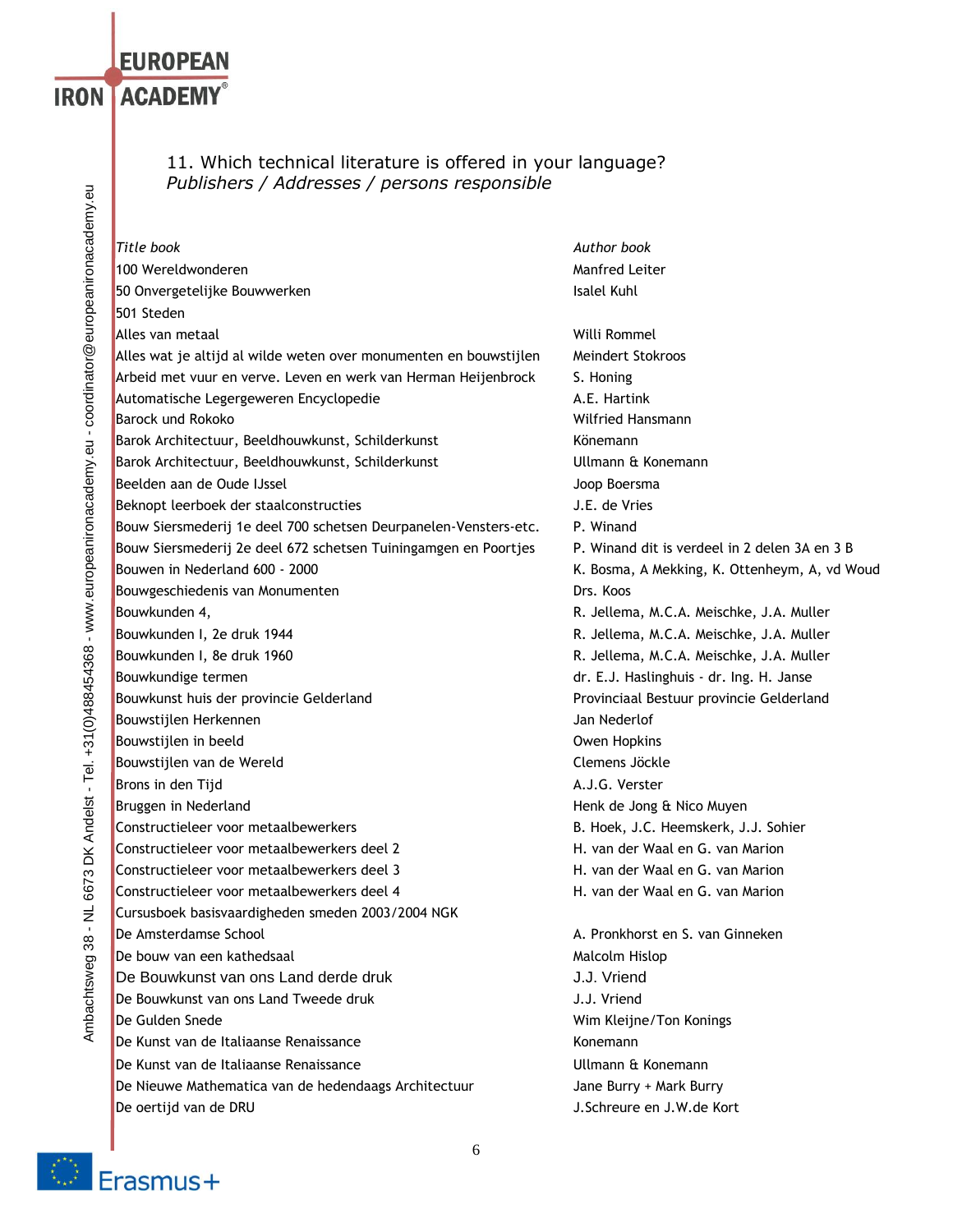# **EUROPEAN IRON LACADEMY**®

Ambachtsweg 38 - NL 6673 DK Andelst - Tel. +31(0)488454368 - www.europeanironacademy.eu - coordinator@europeanironacademy.eu Ambachtsweg 38 - NL 6673 DK Andelst - Tel. +31(0)488454368 - www.europeanironacademy.eu - coordinator@europeanironacademy.eu De siersmid Otto Schmirler **De Smid** Eerste Deel F. Fink **De Smid Communist Communist Communist Communist Communist Communist Communist Communist Communist Communist Co De taal van de Architectuur Emily Cole** De toegepaste kunst in Nederland W.H. Gipsen De wereld van Art Nouveau William Hardy William Hardy William Hardy Decoratief Vergulden Annie Sloan Annie Sloan Annie Sloan Annie Sloan Decoratieve kunsten in Venetië Mark E. Smith Een smid tot een smid. Fr. Deijs Eenvoudig Anatomietekenen Christopher Hart Christopher Hart Egypte in de oudheid **R. Hamilton** R. Hamilton Gebouwen schetsen en tekenen Jim Woods Geïllimineerde Letters and a strong and a strong metal of the Margaret Morgan Gelderland monumenteel, Gelre's verleden in foto's van nu Karel Janssen en Cees Ippel Gereedschapsmeden C.J. Pronk Geschiedenis van de bouwkunst John Julius Norwich Geweren en Karbabijnen Encyclopedie A.E. Hartink Gotiek Architectuur, Beeldhouwkunst, schilderkunst Könemann Gotiek architetectuur beeldhouwkunst, Schilderkunst Ullmann & Konemann Gouden Handen Handboek der Metaalbewerking A. de Jong Handboek voor aankomende metaalbewerkers aan van de steen van de gebouwde van de gebouwde van de gebouwde van de Handboek voor alle metaalbewerkers en aangebroek voor alle metaalbewerkers besteen van de B. de Jager Handboek voor den smid orgineel uitgave van1899 1e druk F.Lz Berghuis Handboek voor den smid Herdruk 2006 F. Lz. Berghuis Handboek voor Smeden P.G. van Dongen Handboek voor Smeden R. van der Wal en der Wal en der Wal en der Wal en der Wal en der Wal en der Wal en der W Handleiding voor den Metaalbewerker F.C. van der Togt Handleiding voor den Metaalbewerker en Smid J.A. van der Kloes en J.Z. Risch Jr. Harden en Temperen **Luc. P.M. Michiels Harderij Raadgever 1** A. Heil Sr. **Harderij Raadgever 2** A. Heil Sr. **Hekken in Nederland Peter Meijer Australian Schwarzer Australian Peter Meijer Peter Meijer Peter Meijer** Het bekende onbekende ambacht Koperslaan Theo Alofs Het geheim van de Nieuwkoopse smid Leendert Jansen en Cornelis Verlooij Het Handboek van den Wagenmakers en de Wagensmid Prof. J.A. van den Kloes en G. van Helden Het levensverhaal van Antoon Tijdink. 'n schakel in de keten Hans de Beukelaer Het verhaal van de Tijd Kristen Lippincott van de Tijd Kristen Lippincott Het vervaardigen van sierlijke voorwerpen uit koper en messing Het Wiskunde Boek **Clifford A. Pickover** Clifford A. Pickover Hightech machines 19e eeuw G. Santi- Mazzini Historische bouwmaterialen Dr. Ing. Herman Janse Historische verdedigingswerken Mr. S.H. Poppema Hoefproblemen aan die eerste van die verskilling van die van Nassau na die Rob van Nassau na die Rob van Nassau

Uitgave van Nederlands Centrum voor Volkscultuur

Hoeven & hoefbeslag **Pascal Ebell** 

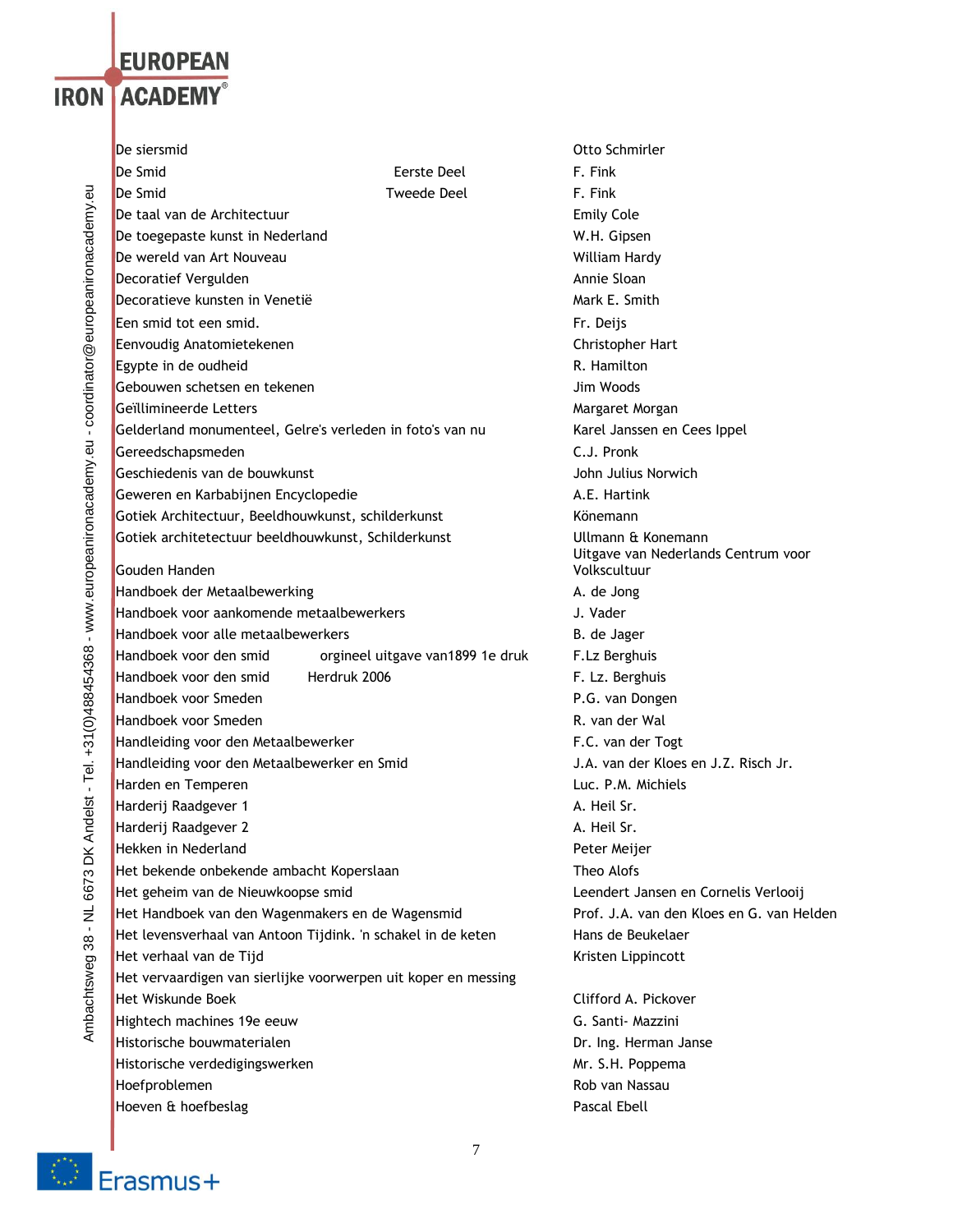# **EUROPEAN IRON LACADEMY®**

Honderdvijfentwintig jaar Grofsmederij Ijzer aan de Oude Ijssel R.van Wezel R.van Wezel IJzer van vroeger A.J.G. Verster Ijzerbouw Handleiding tot het construeeren van eenvoudige ijzerkon. P. Bakker IJzergieterijen langs de Oude IJssel Jan Smit **In vuur en vlam Cornelis Pronk Cornelis Pronk Industrieel Erfgoed Marcel Overbeek** Marcel Overbeek Industrieel Erfgoed Nederlandse monumenten van industrie en techniek Erik Nijhof Erik Nijhof Erik Nijhof Erik Nijhof Erik Nijhof Erik Nijhof Erik Nijhof Erik Nijhof Erik Nijhof Erik Nijhof Erik Nijhof Erik Nijhof Erik Nijhof Erik Nijhof Erik Nijhof Erik Nijhof Erik Nijhof Erik Nijh Instandhouding van smeedijzer in het exterieur **Rijksdienst voor de monumentenzorg** Internationale Stijl Modernistische Architectuur van 1925 tot 1965 Hasan-Uddin Khan Jachtgeweren Encyclopedie A.E. Hartink Kastelen en buitenplaatsen draain draain draain draain. Het draain draain draain draain draain draain draain dr Kerken en Kathedralen 1700 jaar Sacrale Bouwkunst Kolf Toman Kostprijsberekening voor Smeden F.J.C. van Essen Kunstbegrippen inzicht krijgen in de belangrijkste kunststromingen Stephen Little Kunsten A SMI **Harvard Bergland** Kunstsmeedwerk gebruiksvoorwerpen aan de verwerpen J. Boerman, P.G. van Dongen Leerderswoordenboek S.J. Verhallen, L.F. de Vries Leren Tekenen **Peter Gray** Leren Tekenen Walter Foster & Ernest Norling **Leve het oude ambacht Hans Bouma** Hans Bouma Leven en werk van M.C. Escher F.H. Bool, J.R. Kist, J.L. Locher en F. Wierda **Lood om oud iizer Tim Graas** Materialen en Gereedschappen deel 3 I. Vooren, H. vd Waal, W. Goettsche en A. Brunia Materialen en Gereedschappen deel 4 I. Vooren, H. vd Waal, W. Goettsche en A. Brunia Materialenkennis voor Metaalbewerkers T. Polderman Maya's opkomst, bloei en verval van een eeuwenoude beschaving Aart Aarsbergen Mechanische Techniek handboek tekenen A. van Goor Metaalbewerking Mister Achterhoek Jacob Schreuder Mokume Gane **Steve Midgett Steve Midgett Steve Midgett Monument in Beeld** drasses and drasses are the dramatic dramatic dramatic drs. Frits Scholten and drs. Frits Scholten and drs. Frits Scholten and drs. Frits Scholten and drs. Frits Scholten and drs. Frits Scholten and drs Monumentale Kerkgebouwen drs. Ada van Deijk Monumentale Schoolgebouwen dr. Ineke Pey Naslagwerk Smeden niveau 2 & 3 Jos de Graaf Nederlandsche Burgelijke Bouwkunst A. v L. Nederlandsche Kerkelijke Bouwkunst Nostalgisch keukenemaille deel III Hannie van der Vegt-de Groot Oer-Kracht Tentoonstelling IFGS 2008 Peter Elgaβ Ons eigen land Dr. M.D. Ozinga Onze Bouwmaterialen J.A. van der Kloes Oog voor Architectuur in Europa Prof. Dr. Nico Nelissen Opleiding tot smid **PBNA** Over de ontwikkelingsgeschiedenis van de Toegangshekken Peter Meijer Palladio alle gebouwen Paolo Marton, Manfred Wundram, Thomas Pape

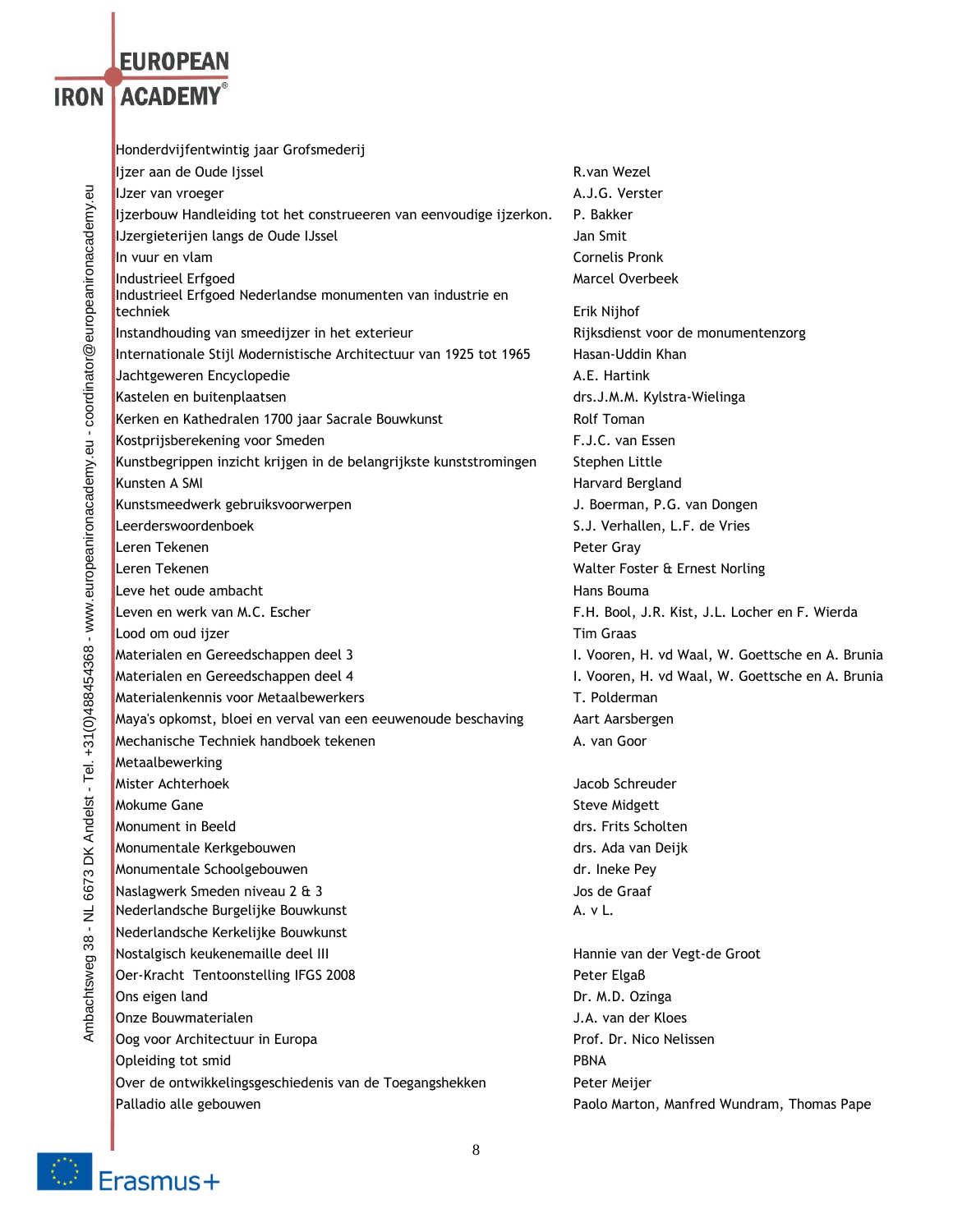# **EUROPEAN IRON LACADEMY**®

Roccoco in Nederland o.a. Reiner Baarsen, Dirk Jan Biemond etc. Romaanse bouwkunst aan die eerste kommuniste bouwkunst aan die kommuniste Raymond Oursel **Romaanse Stijl Benedetta Chiesi** Benedetta Chiesi **Benedetta Chiesi** Romaansekunst architetectuur beeldhouwkunst, Schilderkunst Villmann & Konemann Schetstechnieken aus der Einstein der Einstein aus der Eine Europa aus der Europa aus der Europa aus der Europ Schilderkunst van A tot Z Siersmeden K. Bijlsma en P. Kok Siersmeedkunst voor huis en tuin Otto Schmirler Siersmeedwerk Frans Deijs and Siersmeedwerk Frans Deijs and Siersmeedwerk Frans Deijs and Siersmeedwerk Frans D **Smederijmuseum Mathijssen** Jan Mathijssen Jan Mathijssen Smeedijzerkunst aan de eerste kommuniste van de eerste kommuniste van de eerste kommuniste van de eerste kommuniste van de eerste kommuniste van de eerste kommuniste van de eerste kommuniste van de eerste kommuniste van de Smeedwerk Hans Mellendijk, Bert Scheuter en Wil van Til Smeedwerk / ijzerwaren Spijkers & draadnagels Herman Janse Tabellenboek Mechanische Techniek A. C. Bruinshoofd Technische gegevens voor het Nijverheidsonderwijs R.C. van Ree Tekeningen constructie- en apparatenbouw G.H. Wormgoor Tweehonderd jaar DRU W. Gilles Uit ijzer gegoten Barbara S. Kaspenberg Uitslaan van plaatwerk deel 1 Metal 1 M.Dekker/N.de Rooy van der Linden Frank van Helften Frank van Helften Frank van Helften Frank van Helften Frank van Helften Frank van Helften Frank van Helften Frank van Helften Frank van Helften Frank van Helften Frank van Helften Frank van van Leerling tot Smidsgezel **H. Stammunder Stammunder Stammunder** H. Stammunder Variatie in Monumenten Albert van der Meer Verzamelband van Heinz Neumann Krantenknippels en tekeningen Verzamelde Antwoorden uit de Bondsbladen and B.W. Naber Voorbereiding tot de Constructieleer en het vaktekenen H. van der Waal en G. van Marion Vuurvast en energiek 250 jaar DRU van die steen van die van die Jacco Rodermond Wat kunnen wij van metaal maken J.Komrij Wereld Geschiedenis van de Kunst H.W. Jason H.W. Jason Werk en werktuigen van de kunstsmid van de en verslaan van de kunstsmid Werkplaatsoefeningen verzamelde examenopgaven o.a. smeden J.B.L. Baijens en J. Vis Cz. Windwijzers op Groninger torens en kerken Karten K.T. Meindersma Wonen in Nederland Nederlands Architectuurinstituut

Lilian Fopma, Ries van Hemert en Theo Rouwhorst

These books are in the library of Mondra Opleidingen at the Ambachtsweg 38, 6673 DK in Andelst and are part of the private collection of C.J. Pronk, who is in possession of more than 1.700 books in various languages on forging, art history and culture. Also, C.J. Pronk is in possession of a collection of over 750 films and videos on forging. In addition, Mr C.J. Pronk is in possession of a drawing archive of the First Rotterdam Steam Factory for Art forging works, of which most of the drawings are watercolour.

Erasmus+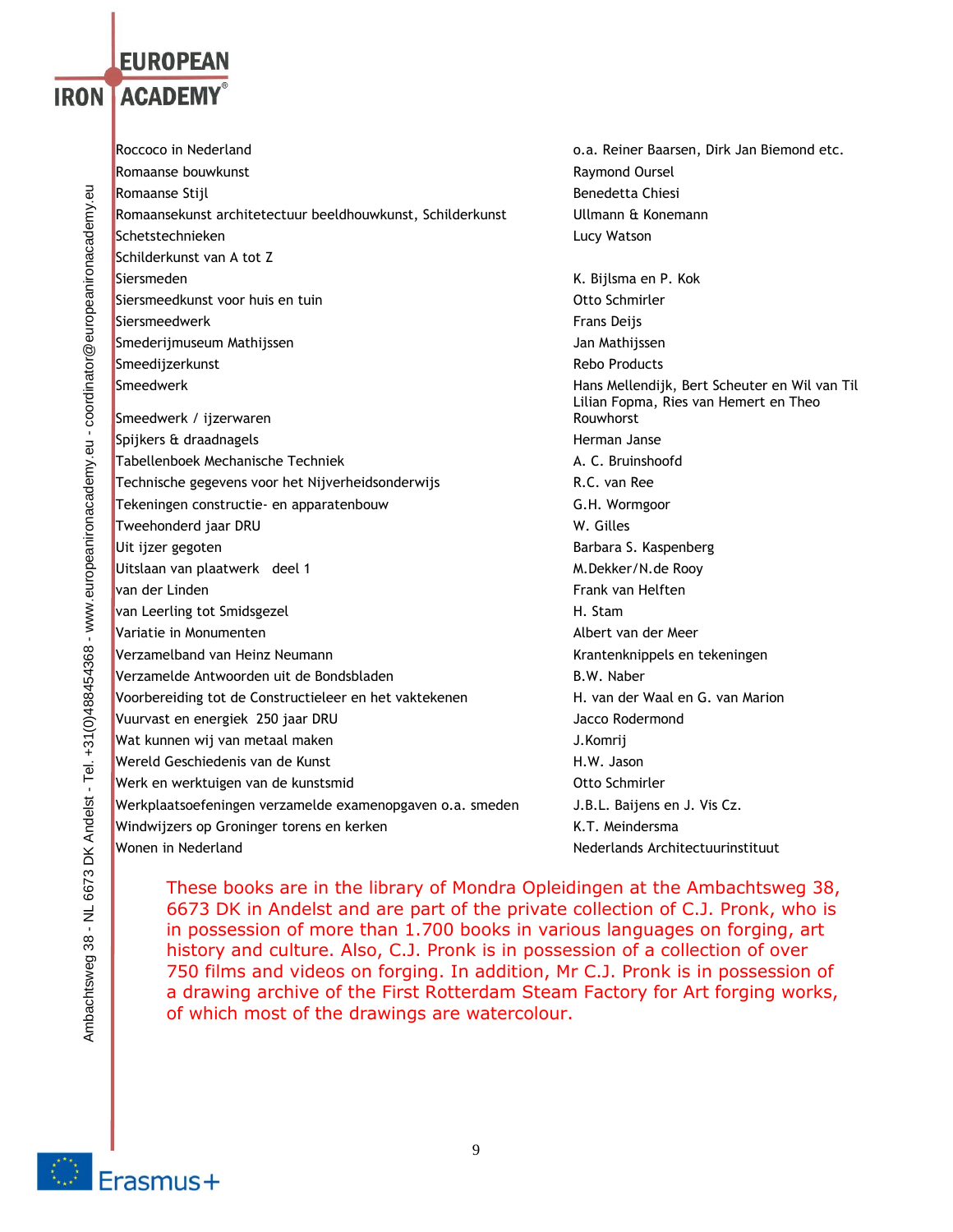12. Are certain elements of the metalworkers' and blacksmiths' training lacking in your country? *Which parts? Please use the list of detailed knowledge attached hereto.*

**Main areas of techniques (methods) and fields of training** 

Please check if and in what quality the training centres, schools, academies and institutes in your country have included the following skills in their training programmes. Please add missing skills to the list.

As of 1 August 2016, the training Metalworker provides free space to attend the forging training. This is done at central locations that have extensive and fully equipped training facilities. This means that there is more space in the training for a specialist training like forging.

## **Steel / stainless steel**

Material science

**EUROPEAN** 

**IRON ACADEMY®** 

Correct firing guides / correct handling of wrought fire

Forge welding

Welding: process: 111 Metal-arc welding with covered electrode Process: 131 Metal-arc inert gas welding MIG-welding

Process: 135 Metal-arc active gas welding MAG-welding

Process: 141 Tungsten inert gas arc welding TIG -welding

Process: 311 Oxy-acetylene welding

Tool-making: forceps (tongs), hammer, punch

Basic techniques of forging: forging by hand, with a mechanical hammer Techniques/Methods: punching holes, gorging (elbowing), splitting Twisting

Pipe bending without machines: free bending according to size Manufacture of tools for the above-mentioned techniques/methods

## **Methods of Joining**

Surface engineering: black annealing (oil blacking) Splitting techniques: metal fittings, ornaments Inlay work

Historic ornaments: identification of such, implementation There is no training for restoration smith in the Netherlands yet. But attention is devoted to it in the Style and Construction Recognition course of the forging training by Mondra Opleidingen bv. Also, the training Restoration smith is currently being developed and is expected to start in 2019. Sacred and mundane ornaments

## **Planning – Draft – Drawing of Object**

Design training: search for possible shapes/designs, shaping of form/design

## **Restoration – Reconstruction**

Corrosion protection for historic works

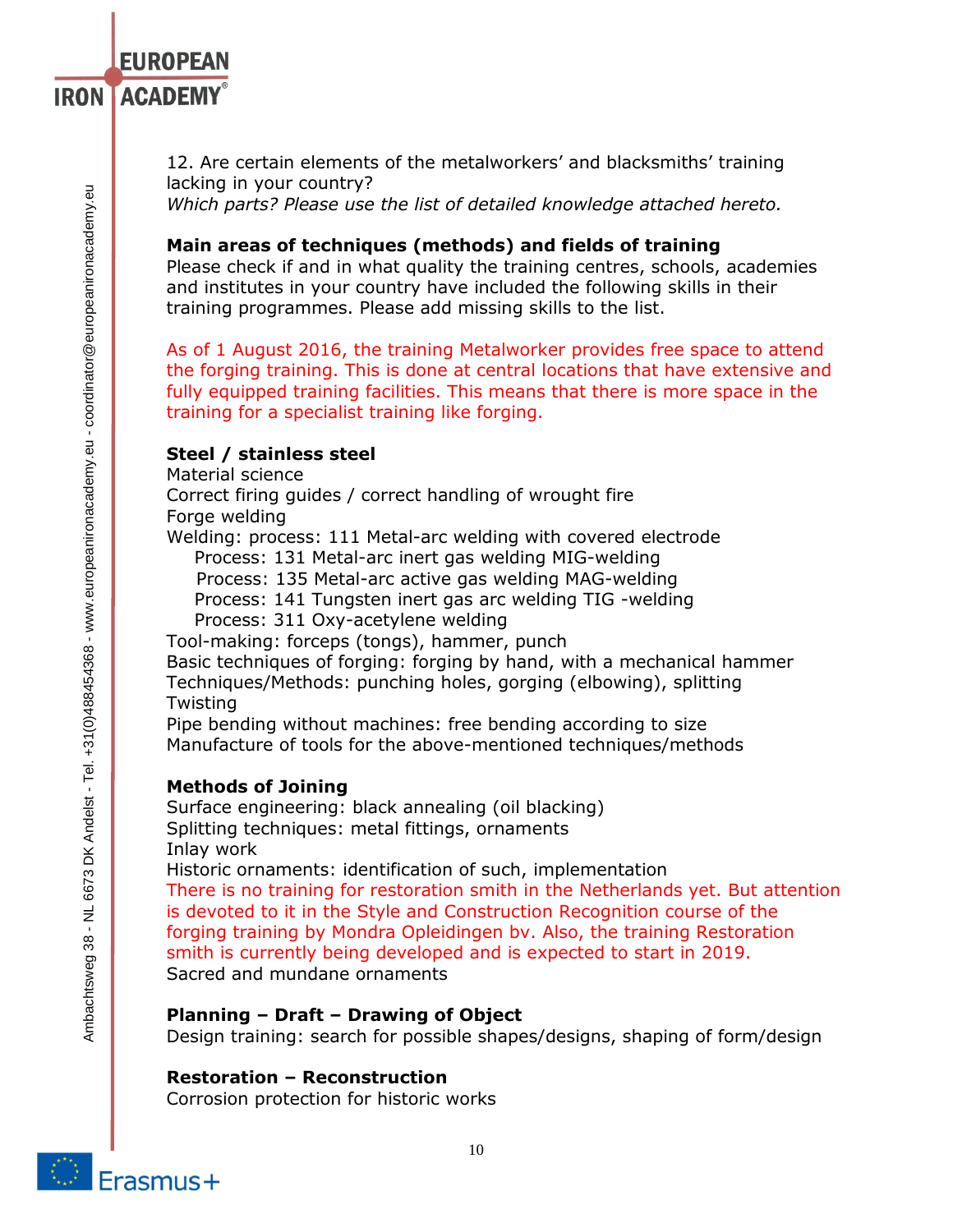# **EUROPEAN IRON ACADEMY®**

# **Non-ferrous metals (Copper and Bronze)**

We chose to leave out the non-ferrous in this questionnaire. However, various trainings on non-ferrous are provided by Mondra Opleidingen, in which the following techniques are discussed.

Material science

Basic methods: annealing, handling (treatment) Soldering: soft and hard soldering Welding:

Process: 131 Metal-arc inert gas welding MIG-welding

Process: 141 Tungsten inert gas arc welding TIG -welding

Process: 311 Oxy-acetylene welding

The welding processes are included in the training programme by default in the training Metalworker and Construction fitter.

Handling: calculating

Handling: metal plates, hollow parts Handling: ornaments Deformation: construction of tools from sheet metal or tube blanks Coating: construction of tools Deformation of ornaments: relief Colouring of copper and copper alloys Joining: riveting, crimping Tin coating of copper and copper alloys Forging of copper and copper alloys Corrosion protection, surface protection Restoration, reconstruction Cast bronze: methods Historic works: identification

# **Interconnection with other materials: glass, stone …**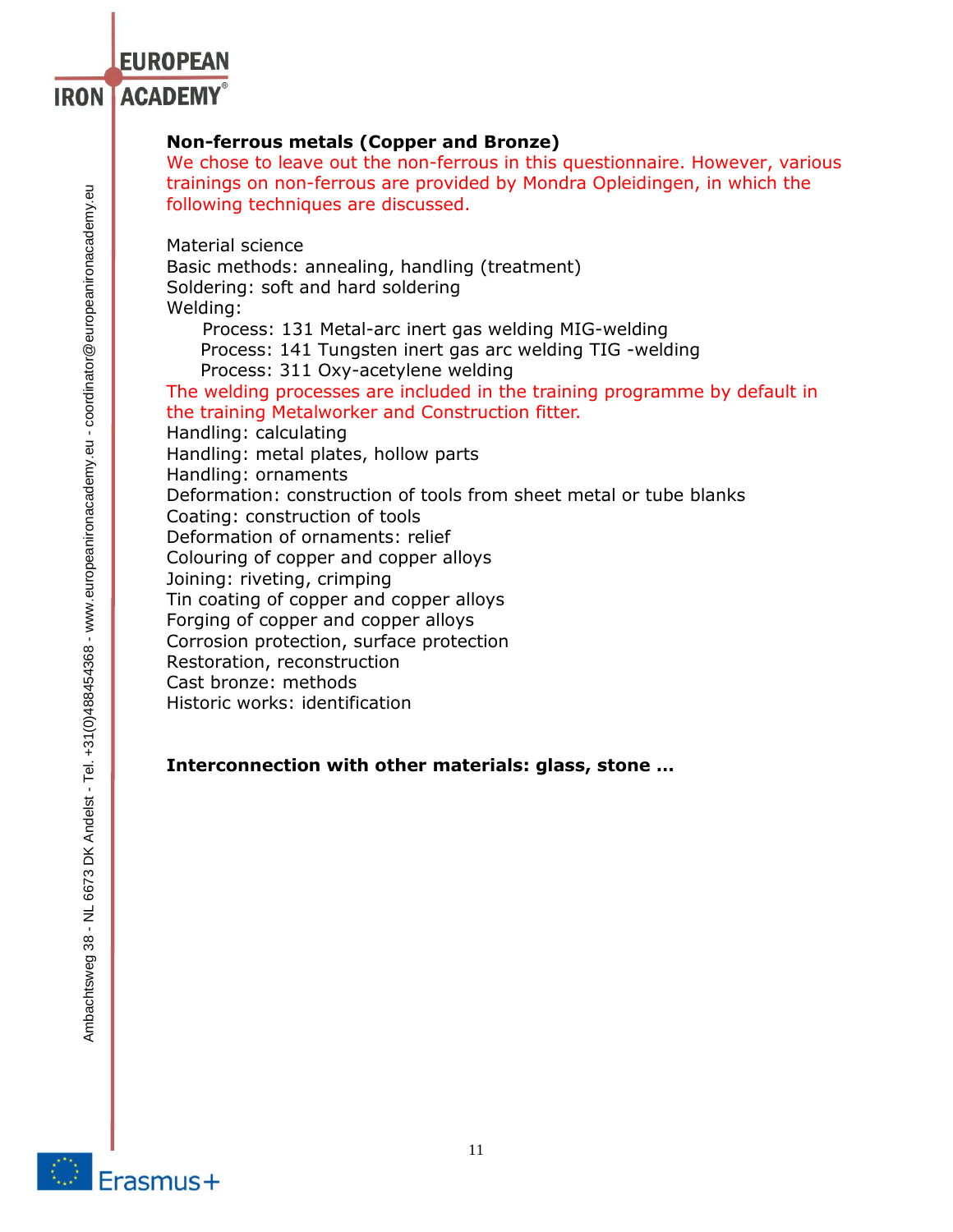# **4.1 Partial Qualification Basic Skills Metal**

### **Final attainment levels**

### **The student:**

*module metalworking*

- **1. can saw metal manually**
- **2. can perform filing operations**
- **3. can drill**

**EUROPEAN** 

**IRON ACADEMY®** 

- **4. can galvanise conically and flat**
- **5. can thread-cut and tap manually**
- **6. can maintain tools**
- **7. can set work pieces**
- **8. can clamp work pieces**

### *module marking out and drawing reading*

- **9. can interpret a working drawing**
- **10. can mark out**
- **11. can place marks**

### *module material knowledge*

- **12. can distinguish metals and non-metals**
- **13. can distinguish different metal types**
- **14. can list the applications of different metal types**

#### *module quality*

- **15. can measure components**
- **16. can check components**
- **17. can examine components**
- **18. can maintain measurement tools**
- **19. can maintain checking tools**

### *module safety*

**20. can apply fundamental safety requirements**

### **4.2 Partial Qualification Basic Skills Construction**

#### **Final attainment levels**

**The student:**

## *module metalworking*

- **1. can saw mechanically**
- **2. can cut along straight lines and corners**
- **3. can flame and/or plasma cut metal**

Ambachtsweg 38 - NL 6673 DK Andelst - Tel. +31(0)488454368 - www.europeanironacademy.eu - coordinator@europeanironacademy.eu Ambachtsweg 38 - NL 6673 DK Andelst - Tel. +31(0)488454368 - www.europeanironacademy.eu - coordinator@europeanironacademy.eu

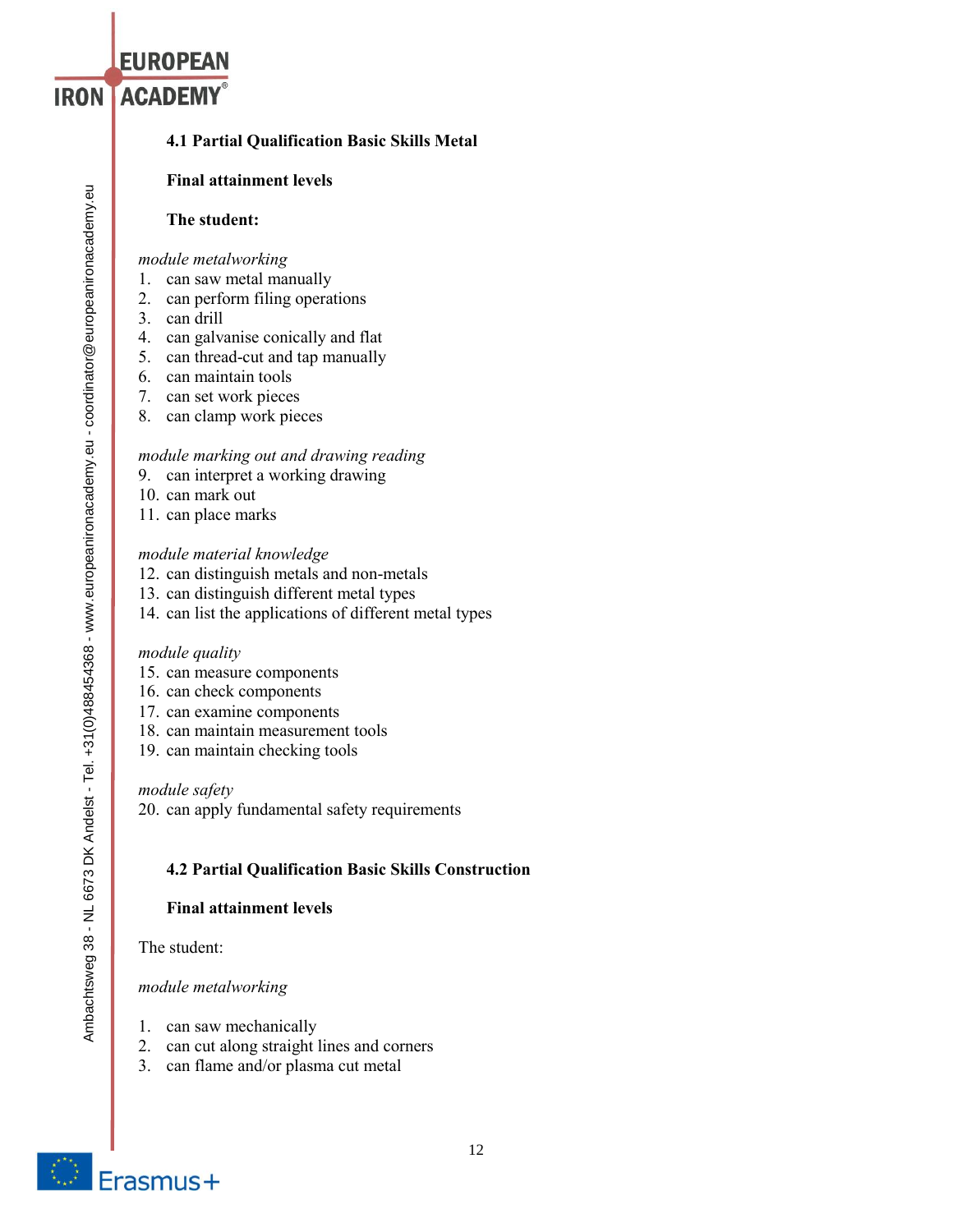*module grinding, deburring and finishing off*

**4. can grind**

**EUROPEAN** 

**IRON ACADEMY®** 

- **5. can debur**
- **6. can finish off**

*module transport*

**7. can work with simple transport and hoisting devices**

### *module quality*

**8. can work in accordance with set quality requirements**

### *module safety*

**9. can apply safety requirements**

### *module assembling*

- **10. can apply trade operations in an integrated manner**
- **11. can assemble components using arc welding**
- **12. can mount components**

## **4.3 Partial Qualification Arc Welding MBE 1 - MIG/MAG 1 - TIG 1**

### **Final attainment levels**

**The student:**

*module process and equipment*

- **1. can set a welding machine**
- **2. can operate the welding equipment**

*module material behaviour during welding*

**3. can perform appropriate measures regarding material behaviour**

#### *module constructions*

- **4. can read working drawings and work instructions**
- **5. can perform welding work using working drawings and work instructions**

#### *module execution*

- **6. can perform underhand arc welding MBE1 - MIG/MAG1 - TIG 1**
- **7. can perform welding work on sheet and profile material in unalloyed steel**
- **8. can work safely**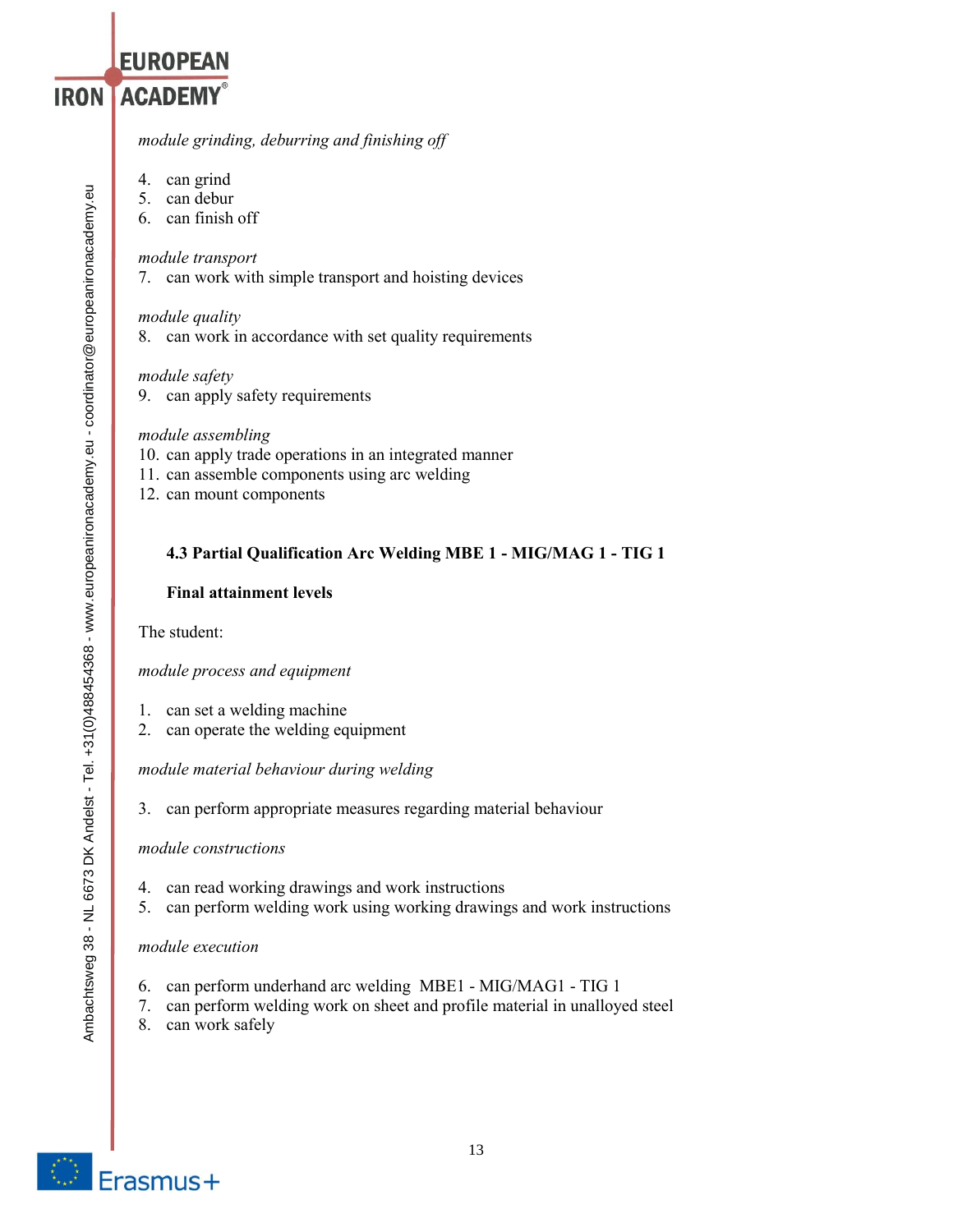# **EUROPEAN IRON ACADEMY®**

# **4.4 Partial Qualification Arc Welding - MBE 2 - MIG/MAG 2 - TIG 2**

## **Final attainment levels**

## **The student:**

## *module process and equipment*

- **1. can independently set the welding machine**
- **2. can independently operate the welding equipment**

## *module material behaviour during welding*

**3. can perform appropriate measures regarding material behaviour**

## *module execution*

- **7. can perform arc welding-MBE - MIG/MAG in different positions, where the welding spot is easily accessible**
- **8. can perform welding work on sheet and profile material of unalloyed steel**
- **9. can work safely**

## *module execution*

**10. can perform arc welding-TIG in different positions, where the welding spot is easily accessible**

## **Outflow Direction Stainless steel**

**11. can perform arc welding-TIG on work pieces made of stainless steel, where sheet-sheet connections and sheet-pipe connections occur**

## **Outflow Direction Aluminium**

**12. can perform arc welding-TIG on work pieces made of aluminium, where sheet-sheet connections and sheet-pipe connections occur**

## **4.5 Partial Qualification Construction Working**

## **Final attainment levels**

**The student:**

- **1. can bend strip, sheet and profile material using hand tools and can mark out bending lines**
- **2. can bend sheet, strip and profile material using angle bending equipment**
- **3. can manufacture components from sheet and profile material**
- **4. can assemble components using arc welding**
- **5. can apply trade operations in an integrated manner on bended sheet and profile constructions**



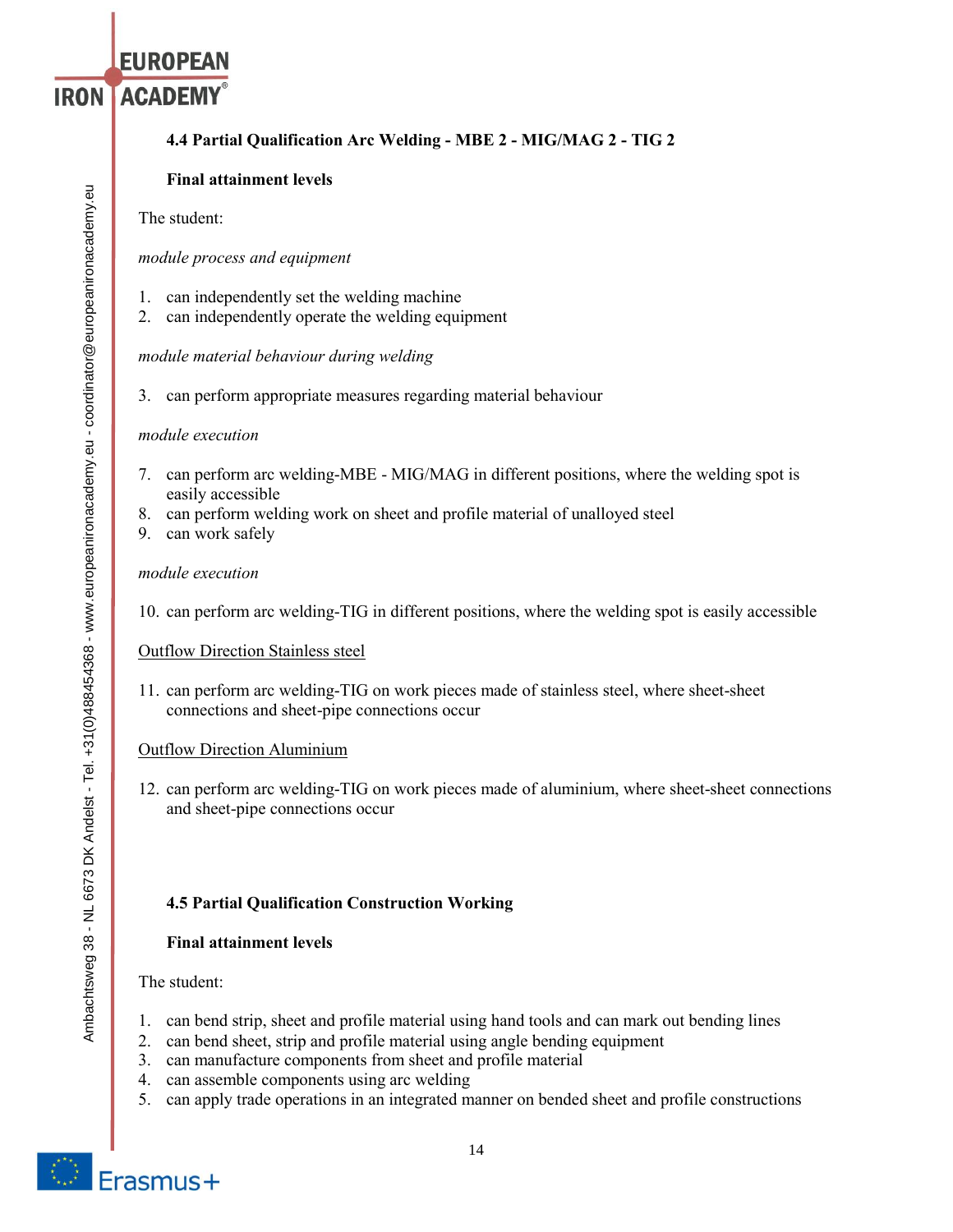- **EUROPEAN IRON ACADEMY®** 
	- **6. can perform the work:**
		- **- according to the right working method**
		- **- according to the quality requirements**
	- **7. can apply safety and environmental requirements during the work**
	- **1. can read drawings**
	- **2. can read and make deflections**
	- **3. can determine developed lengths and/or stretched lengths**
	- **4. can mark out and cut deflections of sheet components**
	- **5. can bend flat or profile using a hoop bender**
	- **6. can bend using a folding machine (at least 4 bends)**
	- **7. can bench work and can:**
		- **- clear cylindrical and conical holes**
		- **- grind hand tools**
		- **- perform cold pipe bending manually**
	- **8. can manufacture components from light and medium heavy sheet and profile material**
	- **9. can assemble components using arc welding, dowel pins, markers and screw and thread connections**
	- **10. can integrate and apply operations in light and medium heavy constructions**
	- **11. can execute the work in:**
		- **- steel**
		- **- stainless steel**
		- **- aluminium**

## **4.6 Partial Qualification Construction Working/Welding**

## **Final attainment levels**

## **The student:**

- **1. can set thermal cutting equipment**
- **2. can employ auxiliary tools for thermal cutting and gouging**
- **3. can thermally cut and gouge different shapes in sheet and profile material manually**
- **4. can saw and cut pipe material into various shapes**
- **5. can cut off grind pipe**
- **6. can apply bevels**
- **7. can manufacture components from heavy sheet and profile material**
- **8. can assemble components using arc welding and threaded connections**

**9. can apply operations in an integrated manner in heavy constructions**

- **10. can execute the work in:**
	- **- steel**
	- **- stainless steel**
	- **- aluminium**

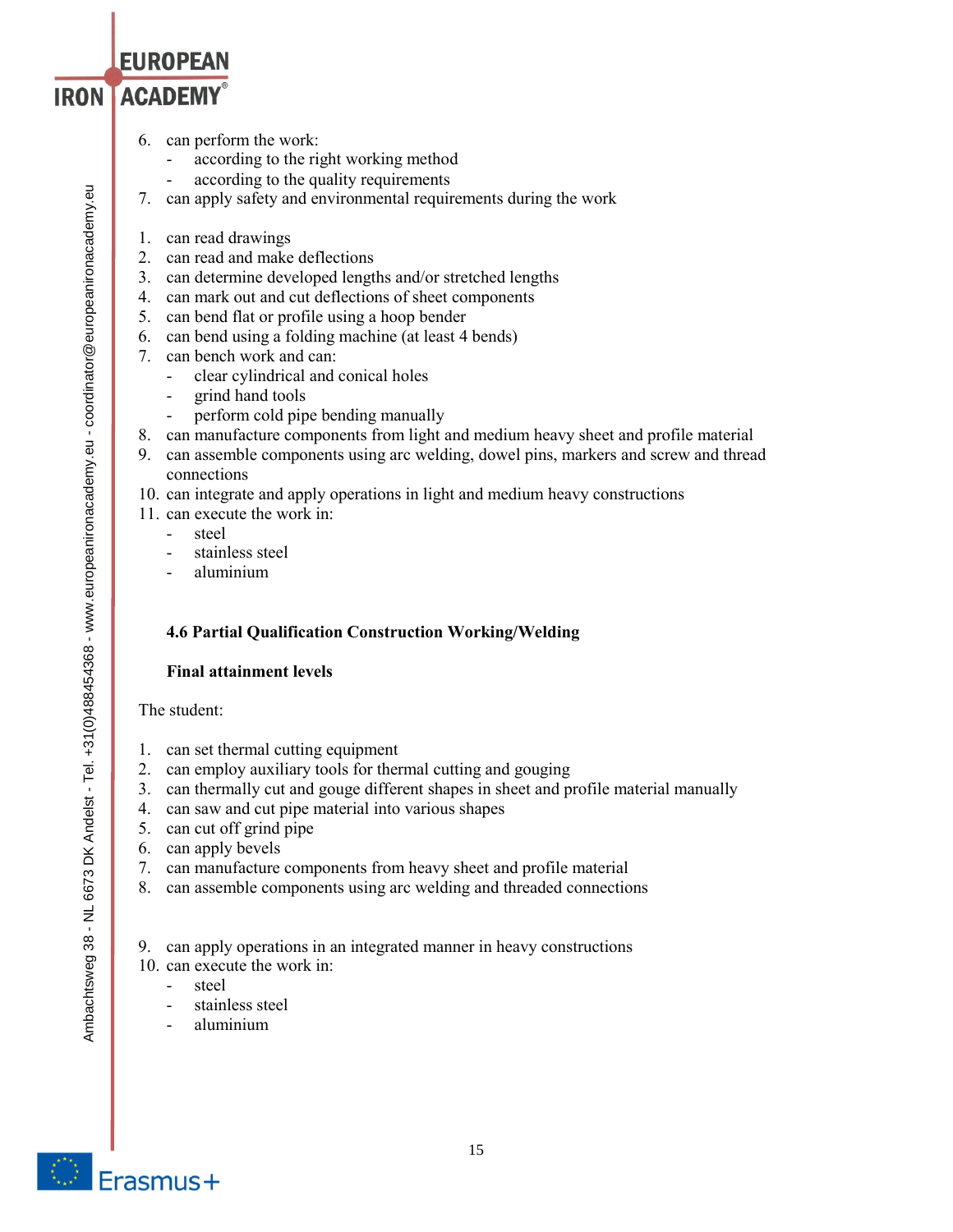# **4.7 Partial Qualification Basic Skills Forging**

# **Final attainment levels**

**The student can:**

**EUROPEAN** 

**IRON ACADEMY®** 

- **1. read drawings, interpret assignments and sketches**
- **2. distinguish (art and work) styles based on external characteristics**
- **3. maintain the forge fire and forging tools**
- **4. work with heat sources**
- **5. perform basic forging operations such as:**
	- **- forging of wedges**
	- **- forging from round to square**
	- **- stretching**
	- **- cutting**
	- **- swaging**
	- **- fullering**
	- **- twisting**
	- **- drawing**
	- **- hot bending**
	- **- forging of bends and square bends**
	- **- punching holes**
	- **- cleaving/splitting**
- **6. make rivet joints**
- **7. apply forging operations in limited integration**
- **8. draw and sketch execution constructions of (specific) forging constructions such as:**
	- **thumbs**
	- **shackles**
	- **wall brackets**
	- **iron binding**
	- **twists and spirals**
	- **etc.**
- **9. recognize working mistakes and take measures to prevent them, such as:**
	- appearance of doublings through inclusions
	- overheating of the material
- 10. assemble work pieces using riveting and arc welding
- 11. preserving work pieces

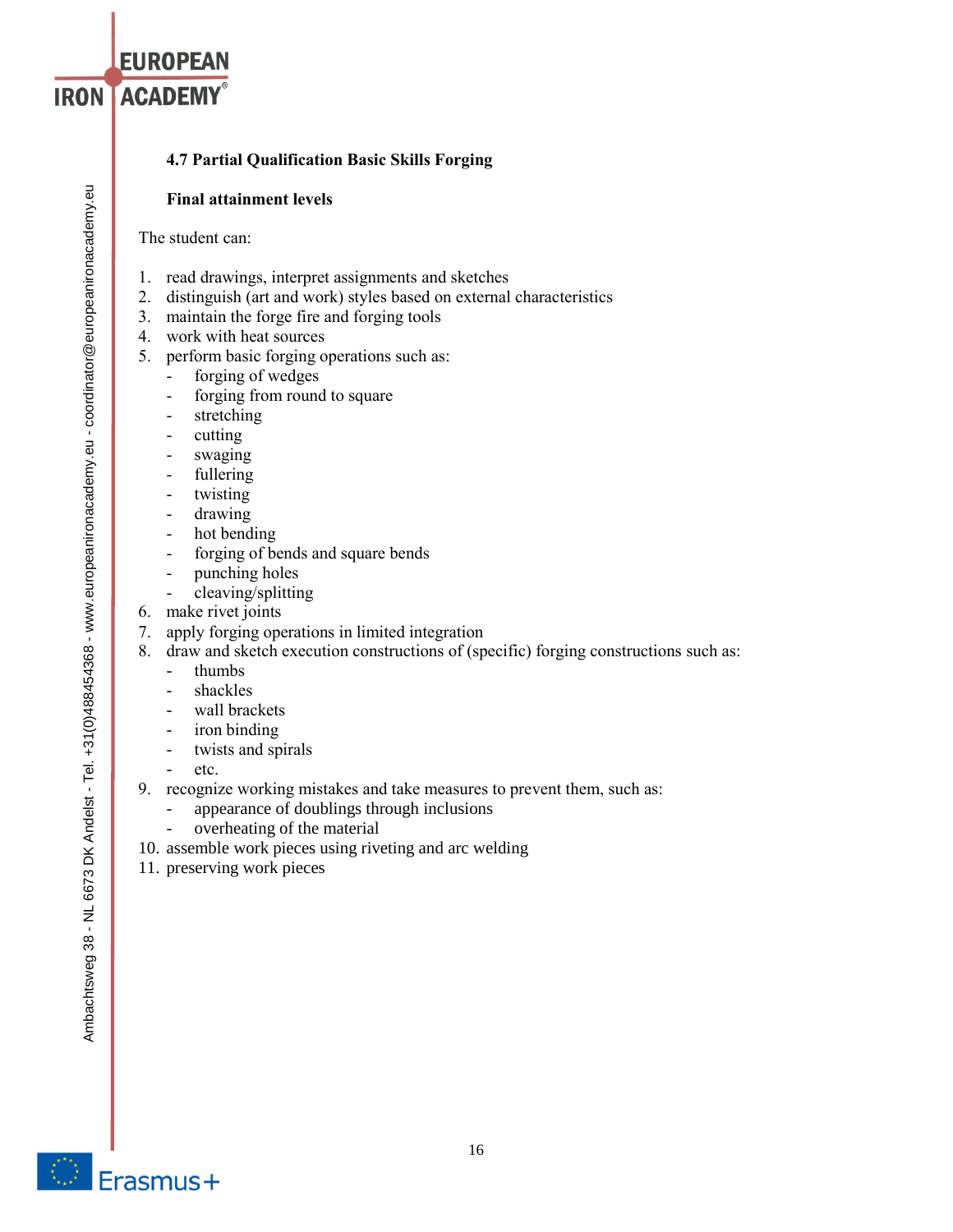# **4.8 Partial Qualification Forging 2**

## **Final attainment levels**

The student can:

**EUROPEAN** 

**IRON ACADEMY®** 

- **1. read drawings, interpret the feasibility of assignments and sketches**
- **2. make working drawings and working sketches**
- **3. make design sketches**
- **4. choose a heat source in hot working of metals**
- **5. choose fuels for the heating of metals**
- **6. perform forging operations such as:**
	- **branching**
	- **fire welding**
	- **making a joint, etc.**
- **7. apply forging operations in an integrated manner**
- **8. forge using mechanically driven forging hammers**
- **9. responsibly integrate modern techniques with the smithcraft such as:**
	- **thermal cutting**
	- **machining techniques**
	- **roll bending and angle bending**
	- **welding**
- **10. make auxiliary tools/molds and simple forging stamps**
- **11. draw execution constructions of (specific) forging constructions such as:**
	- **fences**
	- **trelliswork**
	- **handgrips**
	- **shackles**
	- **wall brackets**
	- **anchor rods**
	- **hinges**
	- **hanging and closing structures**
	- **utensils**
	- **art objects/single copies**
	- **twists and spirals**
- **12. manage clients**
- **13. perform work related to other (trade) disciplines**

# **4.9 Partial Qualification Extra-Functional Level 2B**

# **Final attainment levels**

**The student:**

*module social and personal skills*

- **1. can function in a company**
- **2. can work independently and meticulously**
- **3. can work together with co-workers**

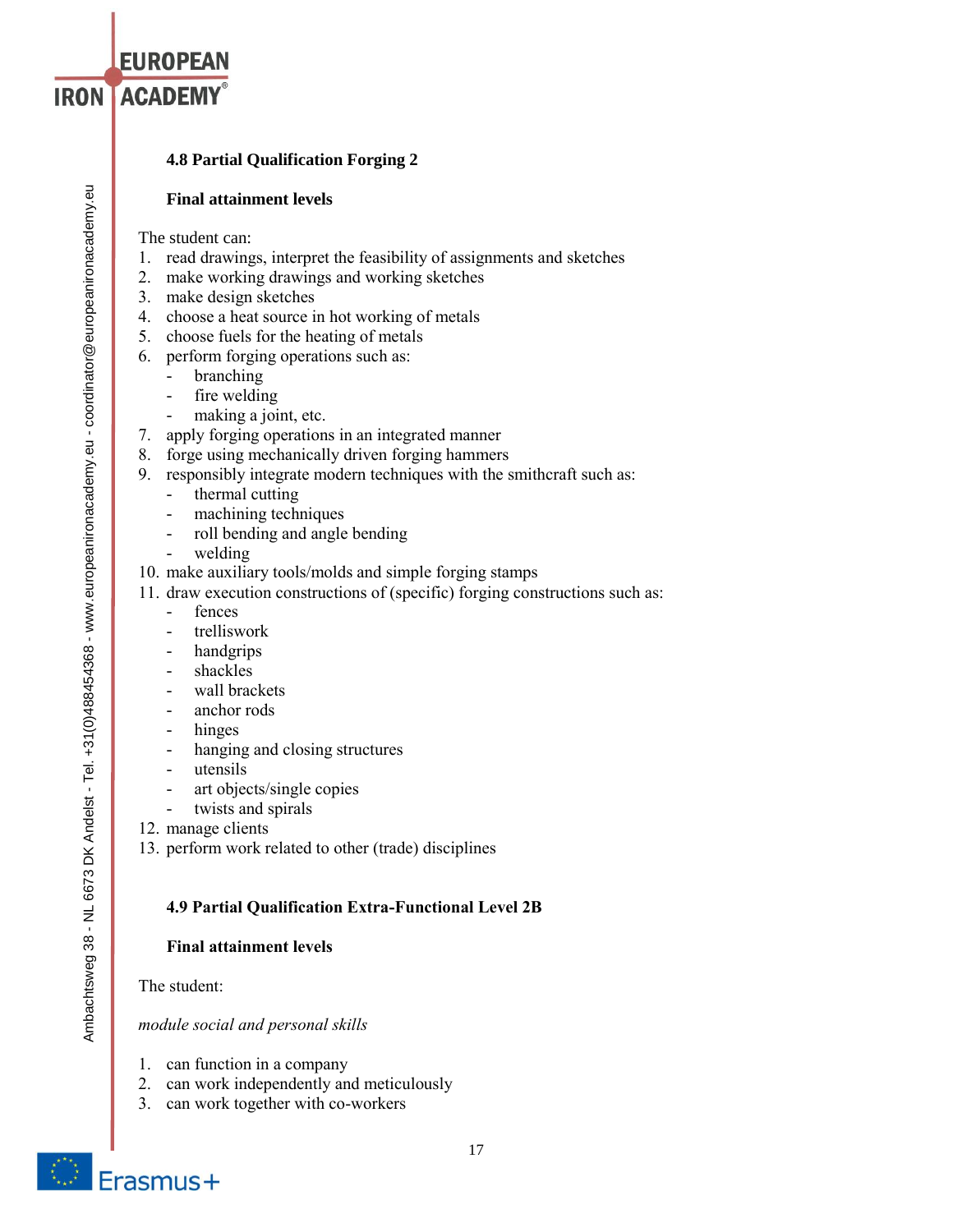- **4. can carry responsibility for his own actions and execution of tasks**
- **5. can take initiative**

**EUROPEAN** 

**IRON ACADEMY®** 

- **6. can work in a problem-solving way**
- **7. can work methodically according to a fixed working method**

*module communicative skills*

**Dutch, listening and speaking skills**

- **8. can apply different listening techniques and discussion techniques**
- **9. can give verbal instruction**

**Dutch, reading and writing skills**

- **10. can understand written information such as working instructions, requirements, reports, tables, graphs and forms**
- **11. can apply different forms of reading**
- **12. can make simple summaries**
- **13. can make simple statements in writing**

**German and English, reading skills**

**14. can understand simple technical instructions in the English and German language**

## *module material knowledge*

- **15. can explain the goal of alloying**
- **16. can define the concepts unalloyed, low-alloyed and alloyed steel and list application areas**
- **17. can list the characteristics of cast iron and cast steel**
- **18. can divide unalloyed steel types based on composition**
- **19. can list material and mechanical characteristics and application areas of unalloyed steel types**
- **20. can interpret commercial sizes and dimensions of steel**
- **21. can explain symbols and numbers for the indication of unalloyed steel types**
- **22. can describe the goal, the applications and the health risks of common refrigerants and lubricants**
- **23. can list specific characteristics and applications of non-ferrous metals**
- **24. can interpret material indications of common non-ferrous metals**
- **25. can list the goal and applications of methods of material research**
- **26. can list the goal and applications of heat treatments**

*module mechanical engineering components*

- **27. can list goal, types and applications of bolts, nuts, screws, studs, locknuts, wedges, shanks and dowel pins**
- **28. can look up names and dimensions of threaded connections**
- **29. can describe the working method for applying and removing shanks, dowel pins and wedges**
- **30. can describe applications and use of simple hoisting and transport devices**
- **31. can describe the working method for the securing of loads**



Erasmus+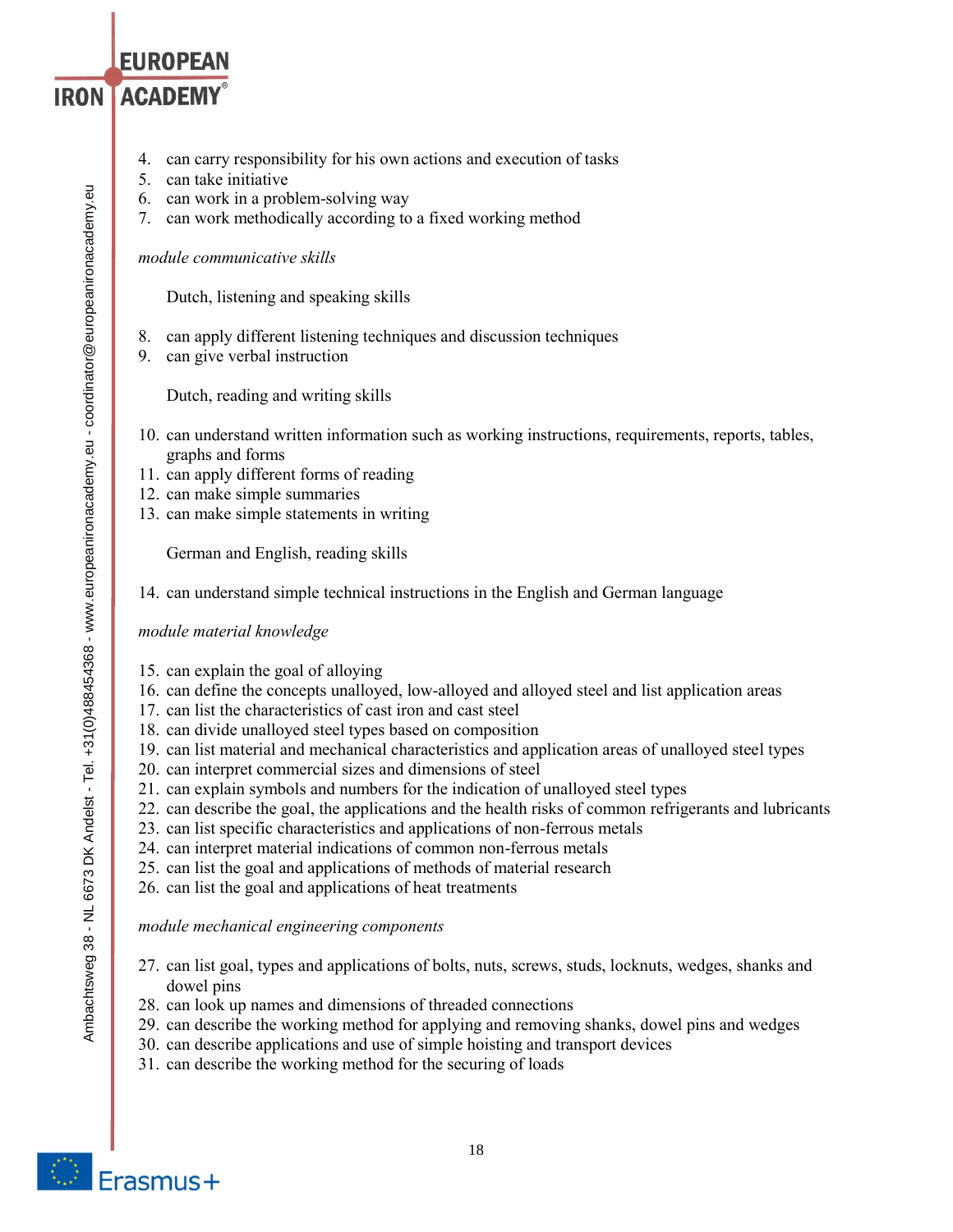- **32. can describe motives to work**
- **33. can indicate the influence of automation in metal**
- **34. can describe changes in the work process in metal**
- **35. can list organisational forms of companies**
- **36. can describe common organisational forms**
- **37. can organise work**
- **38. can interpret a simple organisation chart**
- **39. can explain the goal of work preparation**
- **40. can apply the concepts of planning and work study**
- **41. can list factors that influence production costs**
- **42. can describe important legal regulations with regard to:**
	- **the labour law**
		- **employee and employers organisations in metal**
- **43. can globally describe the goal and function of collective labour agreements in metal**

*module health care systems*

**occupational safety and health**

- **44. can describe the responsibilities, authorities, obligations and liabilities demanded by the Labour Conditions Act for one's own workplace situation**
- **45. can prevent, limit, help solve and/or evaluate risks for safety, health and wellbeing in one's own workplace situation**
- **46. can work safely**
- **47. environmental care**
- **48. can list aspects of environment**
- **49. can list trade operations that have consequences for the environment**
- **50. can apply business requirements with regard to the environment**
- **51. can describe global environment laws**

**quality care**

**52. can contribute to quality care in relation with working methods and quality requirements**

**ergonomics**

**53. can apply ergonomical requirements in one's own workplace situation**

*module drawing reading*

- **54. can describe concepts with regard to drawing reading**
- **55. can apply standard sheets**
- **56. can interpret working drawings**
- **57. can interpret applied symbols for normalised indications**



**EUROPEAN**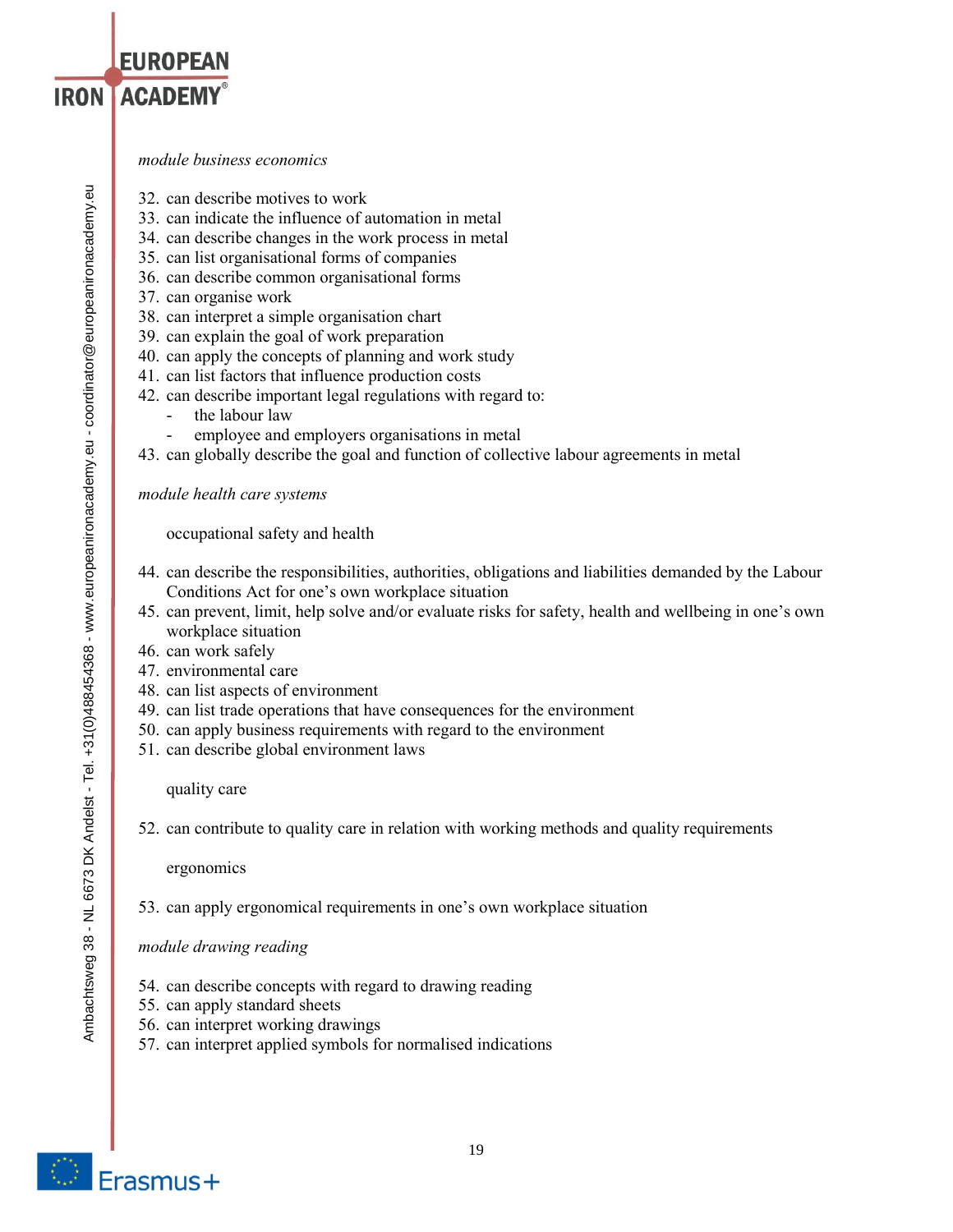## *module polytechnic*

**EUROPEAN** 

**IRON ACADEMY®** 

- **58. can perform mathematical operations**
- **59. can construct geometric figures**
- **60. can describe concepts with regard to:**
	- **geometric figures**
	- **dynamics**
	- **movements**
	- **hydrostatics**
	- **friction**
	- **resistance theory**
	- **thermodynamics**
- **61. can make calculations with regard to:**
	- **geometric figures**
	- **dynamics**
	- **movements**
	- **parts from hydrostatics**
	- resistance theory
	- **thermodynamics**
- **62. can describe links with regard to labour, power and energy**
- **63. can make calculations with regard to labour, power and energy**

### *module computer science*

- **64. can operate a computer**
- **65. can work with application software**
- **66. can describe applications of automation in production processes**
- **67. can describe applications of automation in supporting business processes**

## **4.10 Partial Qualification Socio-Cultural Level 2**

## **Final attainment levels**

**The student:**

*module individual and society*

- **1. is able to present his opinion on issues of human coexistence, which he encounters through different roles (partner, participant of social relationships in leisure time and work situation)**
- **2. can explain that opinions and behaviour (of himself and others) are largely connected to societal and cultural positions**
- **3. is able to present his vision on the interaction with others within a (partner)relationship**
- **4. is able to interact with people from a different societal and cultural background on the basis of respect during his work and leisure time**
- **5. can explain to what extent opinions and behaviours (of himself and others) align with the basic characteristics and principles of the parliamentary democracy**